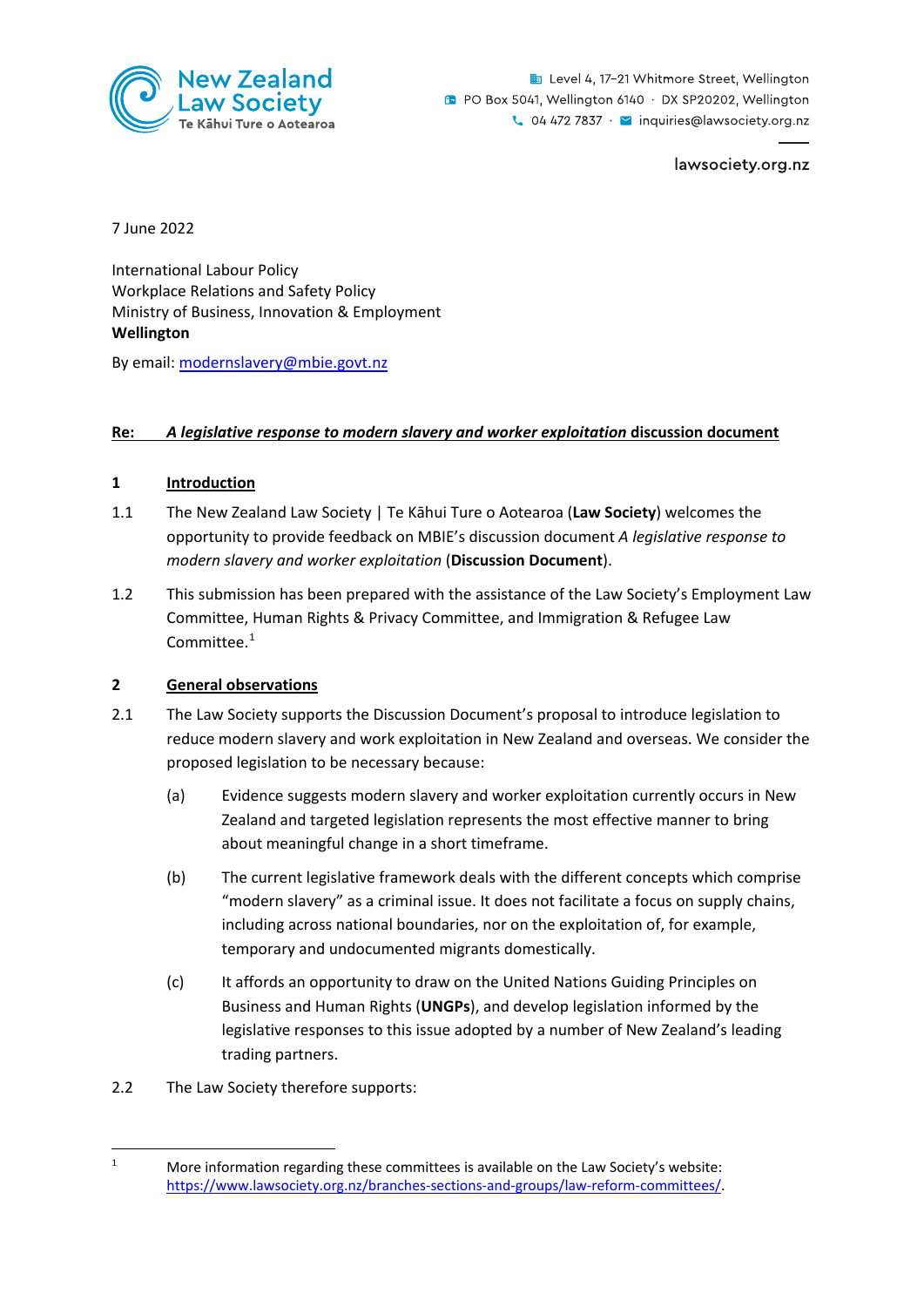- (a) The Discussion Document's position that a due diligence approach best meets the policy objectives that the proposed legislation is intended to meet, including because it provides a more direct means of achieving the primary objective of reducing modern slavery and worker exploitation than a disclosure-based approach.<sup>[2](#page-1-0)</sup>
- (b) The proposed focus on modern slavery only in an international context and the broader focus on both modern slavery and worker exploitation domestically. This distinction recognises that New Zealand should not seek to apply New Zealand employment standards to overseas jurisdictions, and that where conduct rises to the level of modern slavery, it is in breach of international law, including international human rights law.<sup>[3](#page-1-1)</sup>
- (c) The proposed graduated set of responsibilities with greater responsibilities for larger entities, as determined by each entity's annual revenue.<sup>[4](#page-1-2)</sup>
- (d) The proposed scope of the legislation, which would apply to all entities, including companies, sole traders, partnerships, state sector organisations, local government, charitable entities, trusts, incorporated societies, Māori trusts and incorporations.<sup>[5](#page-1-3)</sup>
- 2.3 However, the Discussion Document's proposals would benefit from more detailed consideration of the relationship between:
	- (a) the criminal law and modern slavery;
	- (b) current employment standards and the proposed legislation; and
	- (c) current immigration policies and the potential for worker exploitation, particularly within small and medium sized entities.
- 2.4 These three issues are discussed in more detail below.

## *The relationship between modern slavery and the criminal law*

- 2.5 The Discussion Document defines modern slavery as: *"including the legal concepts of forced labour, debt bondage, forced marriage, slavery and slavery like practices, and human trafficking".*[6](#page-1-4)
- 2.6 Each of these legal concepts is a subject of both New Zealand and international law, and is an offence under the Crimes Act 1961.<sup>[7](#page-1-5)</sup> Officials therefore should consider:
	- (a) the interrelationship between those offences and the manner in which those legal concepts are dealt with in the proposed legislation to ensure that the different statutory regimes are aligned;

<span id="page-1-0"></span><sup>2</sup> Discussion Document at page 38. For the primary and secondary policy objectives, see Discussion Document at page 26.

<span id="page-1-1"></span><sup>3</sup> Discussion Document at page 13.

<span id="page-1-2"></span><sup>4</sup> Discussion Document at page 13.

<span id="page-1-3"></span><sup>5</sup> Discussion Document at page 14.

<span id="page-1-4"></span><sup>6</sup> Discussion Document at page 13.

<span id="page-1-5"></span><sup>7</sup> We note that New Zealand is also a signatory to the Forced Labour Convention (1930) and the Forced Labour Protocol (2014) which provides guidance on eliminating all forms of forced labour.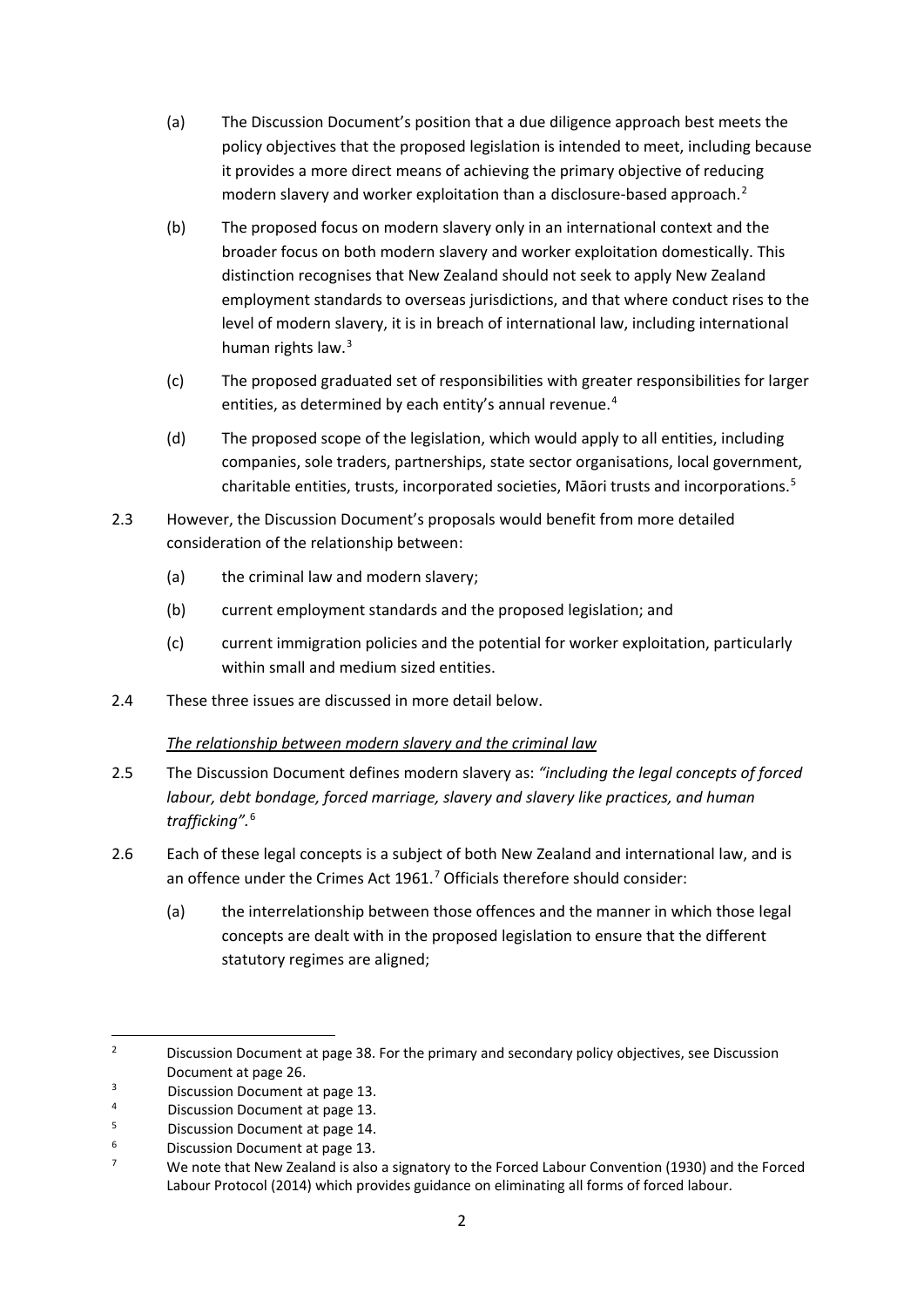- (b) how the proposed legislation aligns with the Contracts and Commercial Law Act 2017 (and its provisions relating to illegal contracts in particular); and
- (c) the relationship between those legal concepts and the Employment Relations Act 2000.
- 2.7 There is a further dimension to ensuring alignment of the proposed legislation with the criminal law. Many of the activities that fall within the scope of these offences take place across borders and have effects in more than one country. Officials should therefore also consider this transnational dimension of the legal concepts said to comprise "modern slavery". This will be particularly relevant to the powers granted to a regulator and any enforcement mechanisms included in the proposed legislation.
- 2.8 Each of these legal concepts is also the subject of international law. The proposed legislation represents an opportunity to ensure that the manner in which those legal concepts are treated under New Zealand's domestic law aligns with the position in respect of those same concepts as a matter of international law. This will be particularly important when considering the appropriate definitions to be adopted for each of the different legal concepts said to comprise "modern slavery", as well as providing the clarity that entities subject to the proposed legislation will need when seeking to undertake human rights due diligence.

# *The relationship between current employment standards and the proposed legislative framework*

- 2.9 The Discussion Document notes that "worker exploitation" includes "*non-minor breaches of employment standards in New Zealand"* (as contained in the Employment Relations Act).<sup>[8](#page-2-0)</sup> However, the Discussion Document does not clearly explain why existing legislative mechanisms are insufficient for addressing worker exploitation in New Zealand or why additional responsibilities and penalties should be included in the proposed legislation.
- 2.10 Against this background, it is difficult to determine what (if any) legislative amendments are required to meet the proposed policy objectives. A comprehensive assessment of the following legislation is required to ensure the proposed legislative response does not result in duplicating penalties for entities:
	- (a) Employment Relations Act 2000;
	- (b) Holidays Act 2003;
	- (c) Minimum Wages Act 1983; and
	- (d) Equal Pay Act 1972.
- 2.11 As noted above, it will also be important to consider the relationship between the legal concepts in the proposed legislation and the Contracts and Commercial Law Act, including its provisions which relate to illegal contracts.

<span id="page-2-0"></span><sup>8</sup> Discussion Document, at page 79.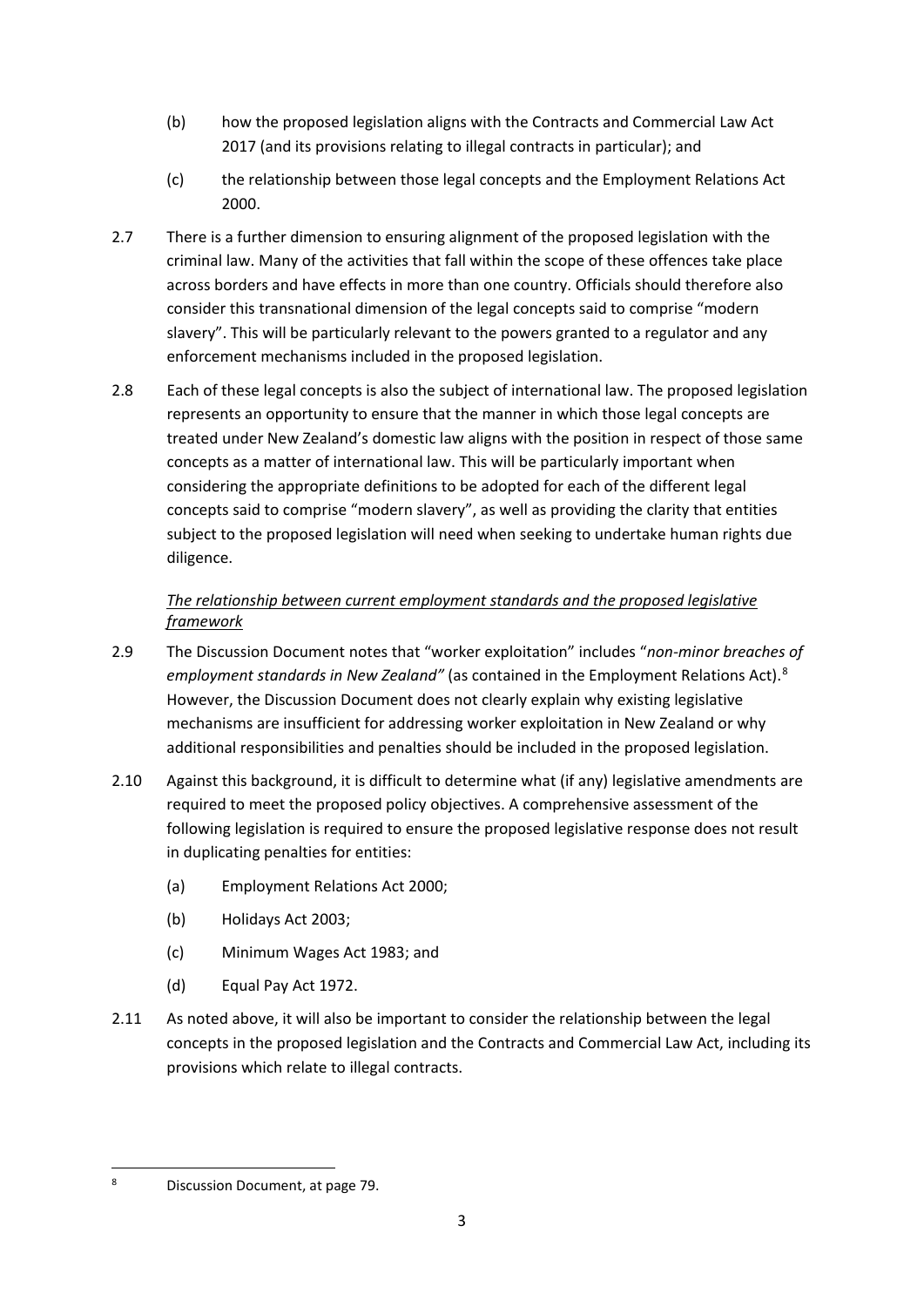## *The implications of current immigration policy settings for worker exploitation*

- 2.12 The proposed legislative response does not, in our view, focus on protecting temporary migrants and undocumented migrants who are particularly vulnerable to exploitation, and are at risk of deportation when they report exploitation. We have set out some real, anonymised case examples of migrant worker exploitation which illustrate the need for urgent reform in Appendix 1 of this submission.<sup>[9](#page-3-0)</sup>
- 2.13 The Discussion Document also fails to consider current immigration policies that present barriers to reporting incidents of worker exploitation, or, conversely, incentivise misreporting of exploitation. These include:
	- (a) **Accredited Employer Work Visa:** this new visa requires employers to be accredited in order to hire migrant workers, and to bear the accreditation and other costs of bringing migrant workers into New Zealand. As a result, there is a risk that some employers may seek to recoup these costs from migrant workers in a manner that is inconsistent with the policy objectives of the proposed legislation.
	- (b) **Migrant Exploitation Protection Work Visa:** this new visa is available to workers who are on an employer-supported work visa and have reported exploitation. This may create an incentive for some applicants to report exploitation even where exploitation has not actually occurred, $10$  in order to secure a visa and lawfully remain in New Zealand. We note that this visa is also only available to those who hold an employer-supported work visa (and does not therefore protect migrants who are on other types of visas, or are undocumented, but are nonetheless at risk of being exploited).
	- (c) **Consideration of Productivity Commission recommendations**: in November 2021, the Productivity Commission published the preliminary findings and recommendations from its immigration inquiry.<sup>[11](#page-3-2)</sup> The Productivity Commission found that some *"current visa conditions – such as tying people to specific employers – significantly weaken the bargaining power of temporary migrant workers and raise the risk of their exploitation"* and recommended removing visa conditions that tie workers to a specific employer.<sup>[12](#page-3-3)</sup>
- 2.14 We urge officials to give further thought to these issues and to consider whether the proposed legislative response should include a bespoke response to better protect vulnerable temporary migrants and undocumented migrants who are most at risk of exploitation.

<sup>9</sup>

<span id="page-3-1"></span><span id="page-3-0"></span>These examples have been provided to us by members of the profession.<br><sup>10</sup> Those who apply for this visa are required to provide a 'Report of Exploitation Assessment letter' from Employment New Zealand. These reports may find that exploitation has not actually occurred, but this will not prevent applicants from making allegations regarding exploitation in the first instance, in an

<span id="page-3-2"></span>attempt to secure a visa.<br>
11 New Zealand Productivity Commission "Immigration – Fit for the future" (November 2021).<br>
12 Above n 11 et nage 20

<span id="page-3-3"></span>Above n 11, at page 30.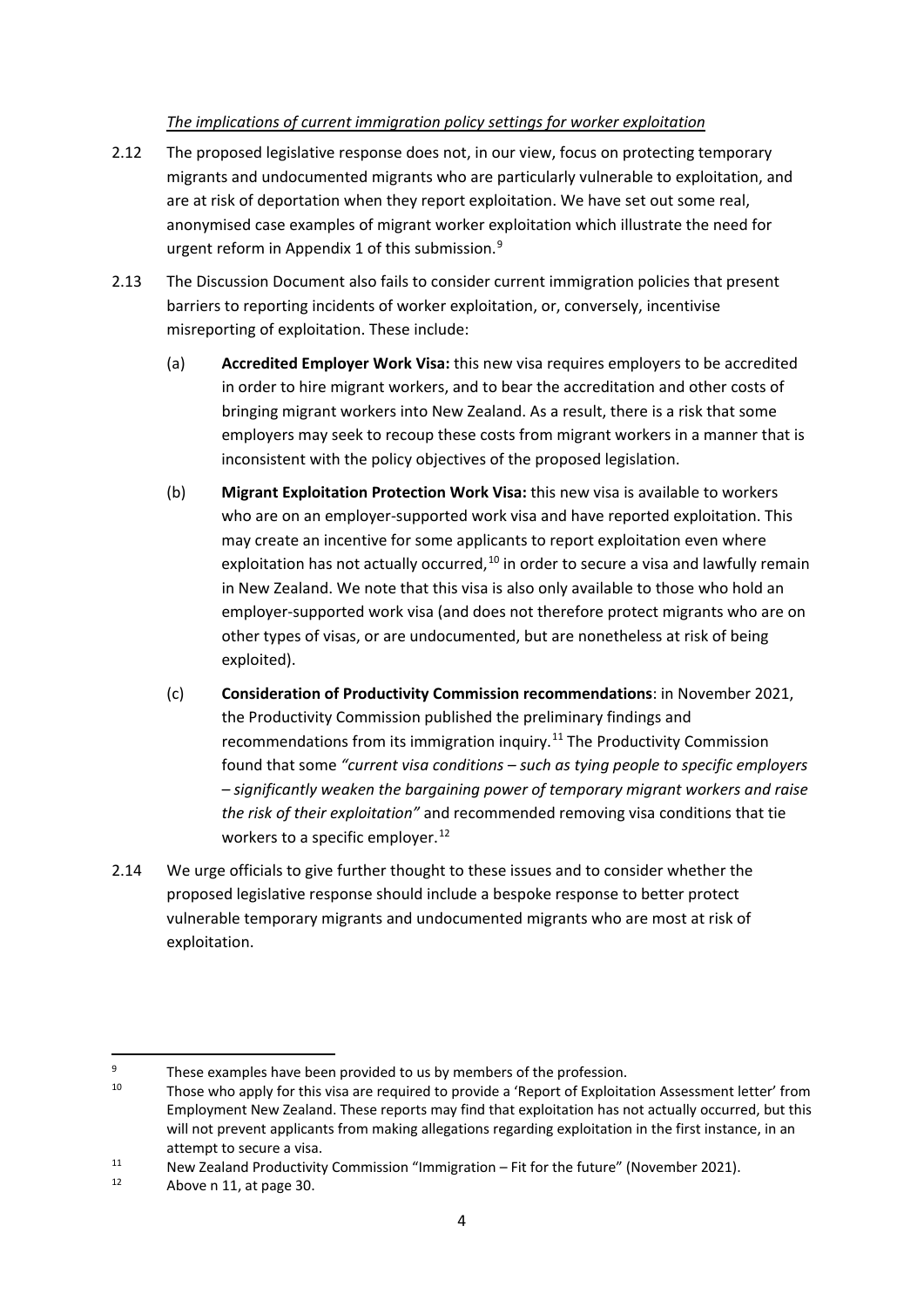## **3 Matters to consider when designing New Zealand's legislative framework**

## *International efforts to address modern slavery and worker exploitation*

- 3.1 As noted above, the Law Society supports the Discussion Document's position that a due diligence approach best meets the policy objectives of the proposed legislation. This is said to align in broad terms with the approach endorsed by the UNGPs, as well as recent legislative initiatives in France, Germany, and Norway.
- 3.2 The Law Society supports the application of the UNGPs. In addition, the Law Society invites officials to consider other relevant international initiatives including the EU's *Decent Work Worldwide* initiative which seeks to ban products made by forced labour from entering the EU market.<sup>[13](#page-4-0)</sup>
- 3.3 The Discussion Document's endorsement of a human rights due diligence approach is further support by recent developments in the UK, which has taken steps to adopt a more robust legislative regime than the current 'transparency in supply chains' approach in the Modern Slavery Act 2015 (UK). There is increasing consensus that the 'transparency in supply chains' approach is not an effective means to reduce modern slavery, and the UK now appears to be moving towards a human rights due diligence approach.<sup>14</sup>
- 3.4 We also agree it is appropriate, where possible, to align New Zealand's legislative framework with other jurisdictions. This requires a thorough analysis of, for example, the various reporting thresholds, any penalties and consequences of failing to report on due diligence and address modern slavery risks, as well as gaps in the international legislation. Appendix 2 of this submission contains a comparative analysis of these features,<sup>[15](#page-4-2)</sup> which may be of use to officials.

# *The New Zealand context*

- 3.5 As also noted above, the Law Society agrees with the proposed graduated set of responsibilities outlined in the Discussion Document, which are triggered by the size of an entity's annual revenue.<sup>[16](#page-4-3)</sup>
- 3.6 We note that New Zealand has limited experience with import controls,  $17$  and invite officials to consider if additional import controls would be required to support the proposed legislative framework.

# *Protection against self-incrimination*

3.7 Care should also be taken to ensure that obligatory reporting requirements are aligned with common law protections and the rights affirmed under the New Zealand Bill of Rights Act

<span id="page-4-0"></span>See here for more information: https://ec.europa.eu/commission/presscorner/detail/en/ip 22 1187.<br>
See Modern Slavery Bill 2021 (UK).<br>
This analysis has been prepared with the assistance of volunteers from the Equal Justice

<span id="page-4-1"></span>

<span id="page-4-2"></span>

<span id="page-4-4"></span>

<span id="page-4-3"></span>here for more information[: https://www.equaljusticeproject.co.nz/\)](https://www.equaljusticeproject.co.nz/).<br>
16 Discussion Document at page 48.<br>
17 At present, there is, for example, a ban on importing goods made by prison labour (see Cabinet minute "Continuing the Prohibition on Import of Goods Produced by Prison Labour" dated 26 June 2019, available here[: https://www.mfat.govt.nz/assets/OIA/PR](https://www.mfat.govt.nz/assets/OIA/PR-2020-179-Continuing-prohibition-Full-release-to-publish.pdf)-2020-179-Continuing-prohibition-Full[release-to-publish.pdf\)](https://www.mfat.govt.nz/assets/OIA/PR-2020-179-Continuing-prohibition-Full-release-to-publish.pdf).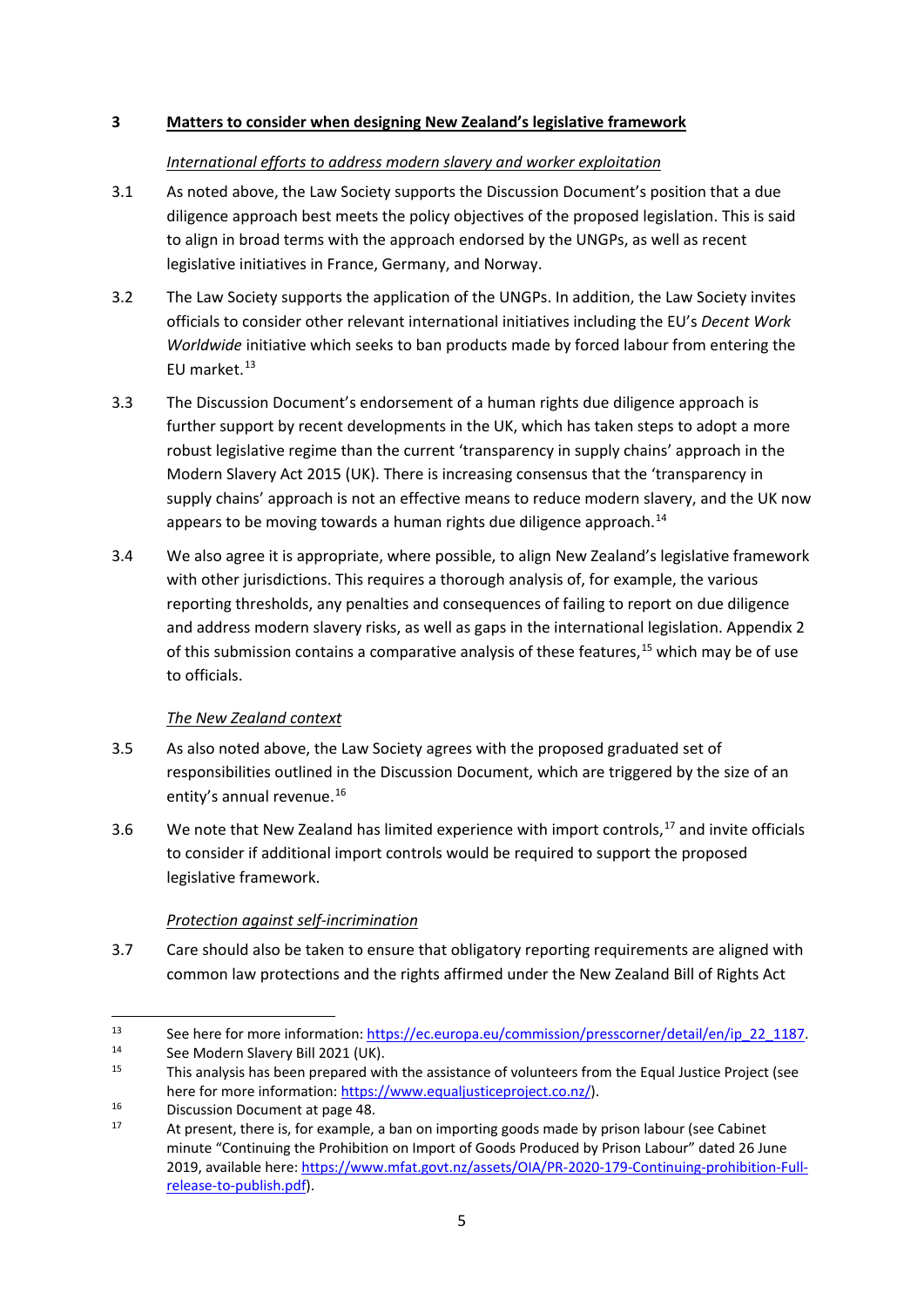1990, including the protection against self-incrimination. This will also require consideration of section 60 of the Evidence Act 2006.

## **4 Policy objectives and definitions (questions 1 to 3A)**

- 4.1 The Law Society supports the proposed policy objectives in the Discussion Document. The identification of reducing modern slavery and worker exploitation in New Zealand and elsewhere as the "primary objective" is appropriate. Of the "secondary objectives", enhancing New Zealand's international reputation, supporting consumers to make informed choices and driving culture and behaviour changes in entities are key. These primary and secondary objectives should inform the formulation of the purpose provision of the proposed legislation.
- 4.2 It is also critical for these policy objectives to relate to clearly defined terms. This includes the definition of "worker exploitation" which demarcates the domestic and international responsibilities of entities, as well as the definition of "modern slavery" that is central to the proposed legislation and will impose both domestic and international responsibilities on entities.
- 4.3 In addition, as noted above, the Discussion Document recognises that "modern slavery" includes a number of separate but related legal concepts that are the subject of both domestic law and international law. The proposed legislation should ensure each of those concepts is properly defined, and the definitions align with the treatment of these legal concepts in other domestic legal contexts and international law.
- 4.4 It may also be useful to provide some guidance and/or examples, including potentially in the proposed legislation, as to what constitutes "exploitative situations" (in the definition of "modern slavery"), and "material harm" (in the definition of "exploitation") to ensure the policy objectives are met. It would also be helpful for the proposed legislation to clarify how "non-minor breaches of New Zealand employment standards" are to be established (in relation to the definition of "worker exploitation").

# **5 Proposed responsibilities of entities (questions 4-6)**

- 5.1 The Law Society agrees, at a general level, that all entities should be required to take reasonable and proportionate action if they become aware of:
	- (a) modern slavery in their international operations and supply chains; and/or
	- (b) modern slavery or worker exploitation in their domestic operations and supply chains.
- 5.2 In determining what may be reasonable or proportionate in a particular context, care should be taken to ensure that entities that collect, use and store information that is commercially sensitive, or contains personal information, are able to do so in a manner in which the commercial sensitivity of the information and the privacy of individuals is not compromised.

# **6 Entities to be covered by proposed legislation (questions 11-13)**

6.1 The Law Society supports the use of annual revenue as a means of determining the extent of an entity's obligations under the proposed legislation. However, if revenue thresholds are to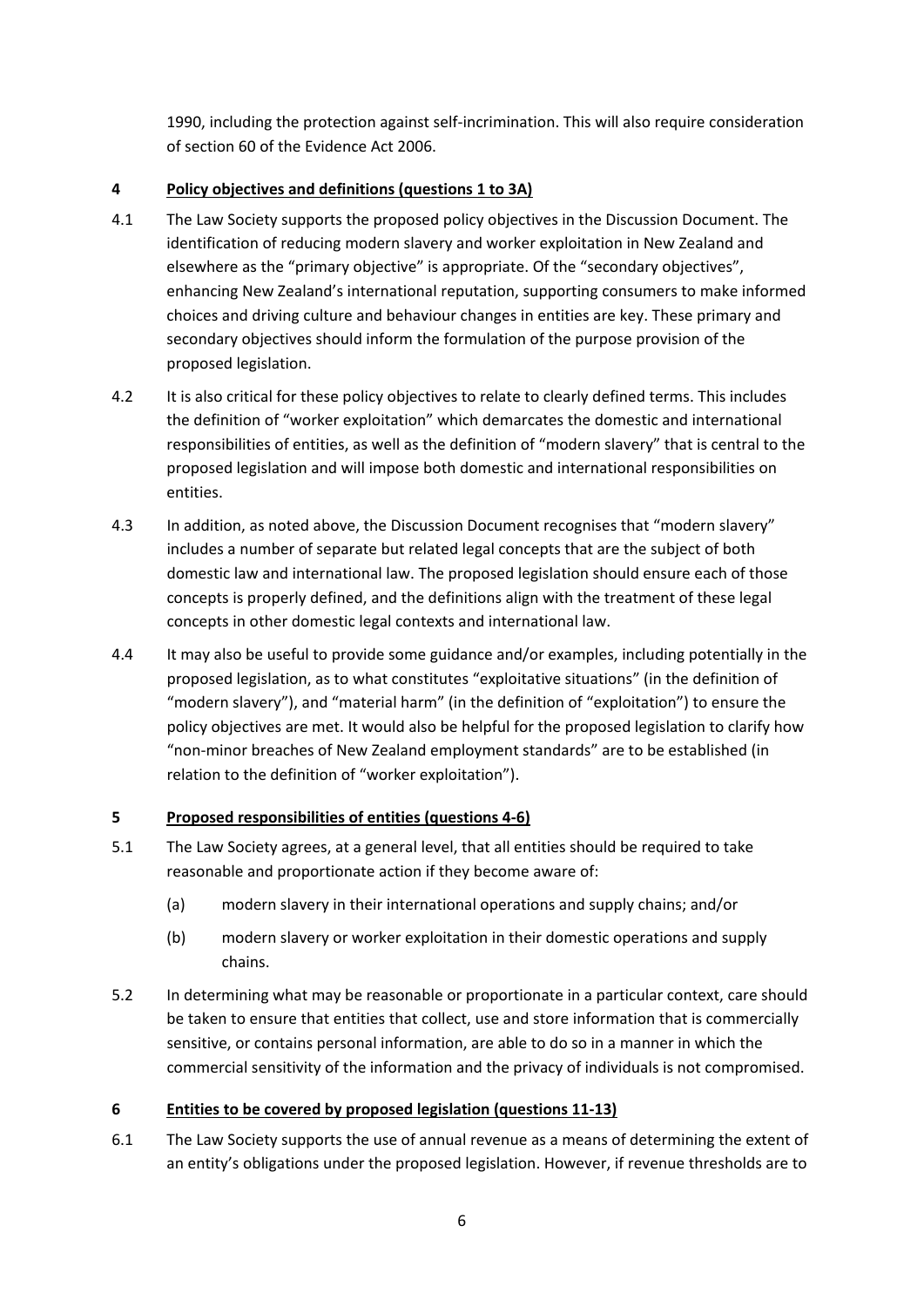be used, they should be periodically reviewed on an inflation-adjusted basis to avoid a progressive reduction of each threshold. We also invite officials to consider how the proposed responsibilities would apply where an entity's annual revenue fluctuates over time (which would result in the entity moving across different revenue threshold categories and having to meet different responsibilities over time).

- 6.2 The size, type and operators of the entity will also require further consideration. Some organisations may have limited resources, and different compliance capabilities, yet some of them also operate internationally. Small businesses will also generally have limited resources available to focus on compliance and due diligence obligations. For example, a small business may not have a dedicated human resources manager who is responsible for compliance with workforce/health and safety requirements, until the number of employees reaches the range of 75 to 100 staff. The proposed framework suggests that a business which employs, for example, seventy-five staff (including a human resources manager) on minimum wage would require a yearly revenue of approximately \$4.5 million-\$5 million (excluding GST) per annum to cover ACC wages, ACC levies, premises, energy, communications and material and other inputs. In reality a business of this size would need a significantly higher revenue turnover to operate effectively and comply with any additional regulatory requirements.
- 6.3 For these reasons, a \$20 million per annum revenue threshold for "medium entities" may not be high enough, if it is to be used as a measure for assessing the resources available to an entity for undertaking due diligence on New Zealand entities where there is significant contractual control, or for taking "reasonable and proportionate action". In Australia, the revenue level for entities that must provide disclosure to a central register is AUD\$100 million per annum<sup>[18](#page-6-0)</sup> (noting also that this is a disclosure regime only).
- 6.4 The Law Society invites officials to consider whether the thresholds should be adjusted to ensure entities are able to meet their responsibilities in practice. Alternatively, we suggest some flexibility is introduced in the legislative scheme to enable some form of waiver to be obtained from an appropriate authority, and/or to enable periodic review of the new legislation to consider any appropriate adjustments for administering and complying with the new obligations.
- 6.5 We also invite officials to give further thought to:
	- (a) how the charitable/not-for-profit sector fits within this framework (and whether the proposed revenue thresholds accurately reflect the resources available to entities within this sector to comply with the proposed responsibilities); and
	- (b) whether Government departments which also form a part of domestic and global supply chains are captured by the proposed legislative framework (and if so, how they fit within the proposed revenue threshold categories).

# **7 Enforcement action (questions 17-22)**

7.1 The Law Society considers that the penalties regime should complement, and not duplicate, existing offences and penalties under the criminal and employment law. However, we

<span id="page-6-0"></span><sup>18</sup> Modern Slavery Act 2018 (Australia), section 5.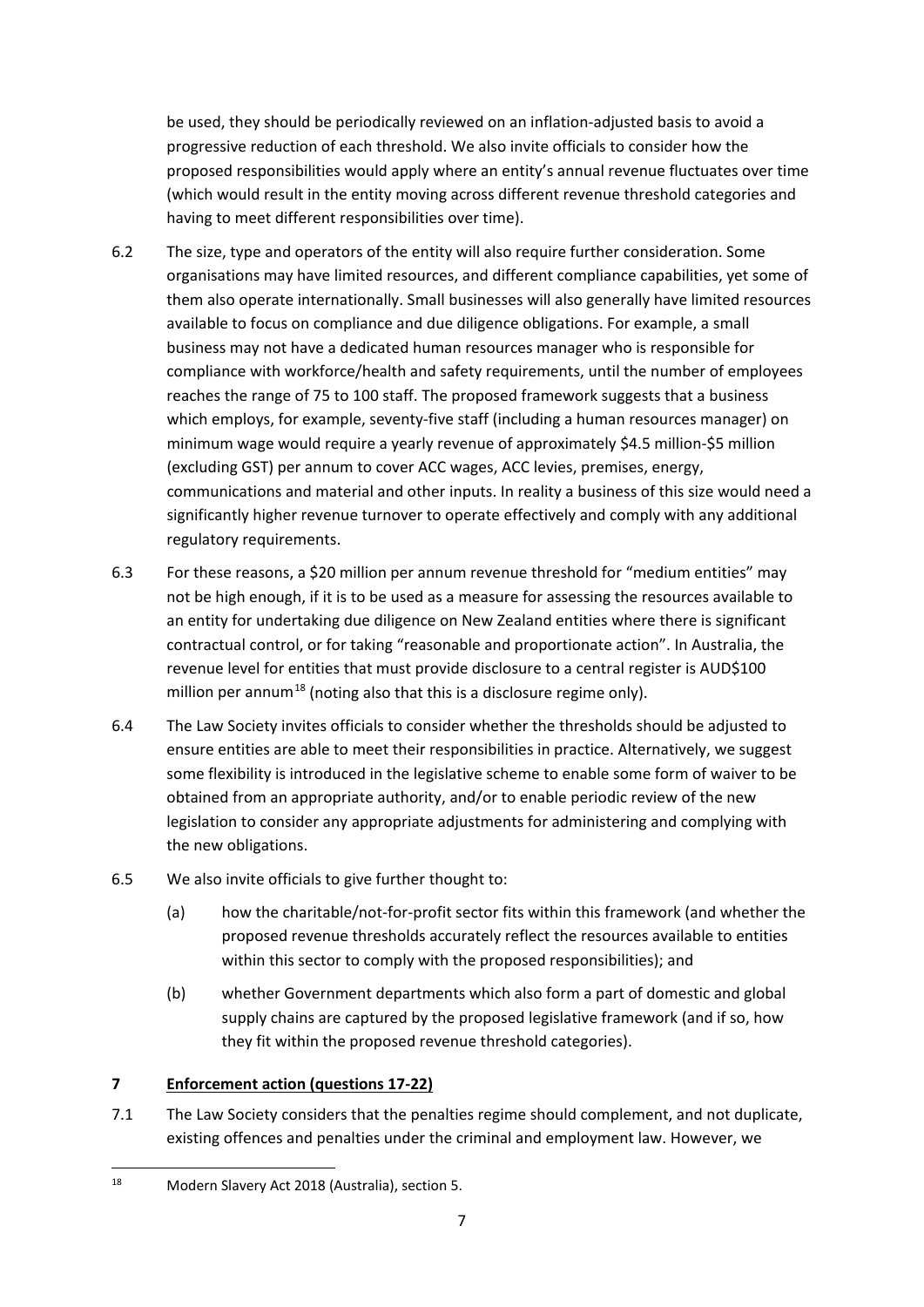consider that the Health and Safety at Work Act 2015 (**HSWA**) should not be included as an enforcement mechanism for failure to comply with the obligations under the new legislation, given the magnitude of the potential penalties under that Act.

7.2 Any additional offences, penalties and tools to deal with non-compliance will need to be carefully graduated and vary substantially to reflect the cost sensitivities for employers in the 'below \$20 million' turnover category.

## *Responsibilities and liability of members of the governing body of the entity (question 20)*

7.3 If personal liability (as provided for in the HSWA, in relation to duties of officers)<sup>[19](#page-7-0)</sup> is contemplated, it should be for only the most serious breaches (such as breaches involving large entities whose governing body members have actual knowledge of modern slavery or worker exploitation and have wilfully failed to prevent, mitigate, or remedy the situation).

## *Ability of onshore and offshore victims to bring a civil claim against an entity (question 21)*

- 7.4 Offshore claims are difficult and complex to bring and to defend. A New Zealand-based entity with limited resources might find it difficult to investigate and defend such a claim brought by (for example) an advocacy group in the public interest. Even an entity with substantial resources would need to expend significant resource to investigate and, if appropriate, defend such a claim. Such a trial, if it involves issues of any magnitude, is likely to involve complex facts and to require the commitment of substantial time and money.
- 7.5 We consider it is, at present, premature to provide a legislative basis for such offshore claims until experience in comparable overseas jurisdictions which have chosen to provide a statutory basis for such claims has demonstrated the fairness and workability of this type of claim. This position should therefore be kept under review.
- 7.6 Onshore victims' claims can be dealt with under the existing New Zealand statutes, including employment law and the Contracts and Commercial Law Act 2017, as well as tort law, which affords a wide range of remedies for workers who are exploited or placed in conditions of modern slavery. No additional ability to bring a civil claim for onshore victims is required.
- 7.7 However, support from an appropriate official body (such as the Labour Inspectorate) should be considered.

# *Should entities be required to remedy any harm they have caused or contributed to (question 22)?*

7.8 If the matter is one of remedying harm to onshore victims, the Law Society considers that adequate remedies are already available under domestic law. This applies both to employers and employees, and also to others involved in breaches.<sup>[20](#page-7-1)</sup> With regard to offshore victims, difficulties of proof and trial as discussed above will similarly apply to a requirement to "remedy any harm".

<span id="page-7-1"></span><span id="page-7-0"></span><sup>19</sup> Health and Safety at Work Act 2015, Part 2.<br>20 For example, Part 9A of the Employment Relations Act provides for proceedings against a person who has been involved in a serious breach of a minimum entitlement provision.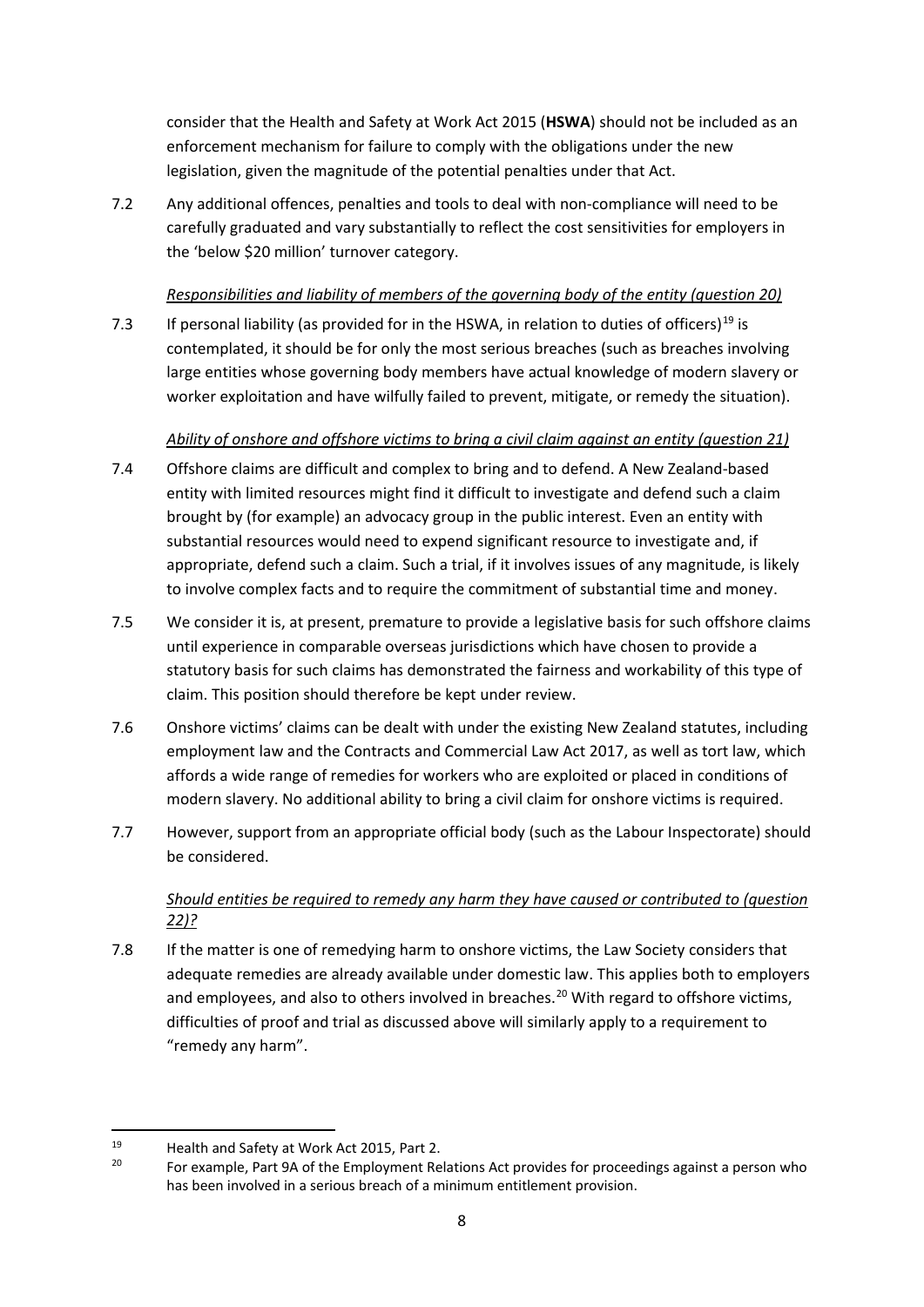## **8 Independent monitoring, oversight and support (questions 23-23A)**

- 8.1 The Law Society considers that an independent oversight mechanism is necessary. While Government and civil society can be expected to provide oversight, the advantage of an independent mechanism with a mandate to oversee compliance with the proposed legislation is the best fit with the primary objective of reducing modern slavery and worker exploitation. The independence of such an oversight mechanism would enable it to pursue its mandate in a focused-manner and insulate it from attempts to influence or pressure it, particularly in relation to cross-border issues.
- 8.2 However, such an oversight role could be allocated to an existing statutory body or bodies, provided they have a clear mandate and are sufficiently independent. The independent monitoring mechanism under the United Nations Convention on the Rights of Persons with Disabilities is a useful example of a mechanism where the New Zealand Government has allocated monitoring responsibilities to existing bodies that are independent of Government.<sup>[21](#page-8-0)</sup>
- 8.3 The functions of the oversight mechanism could include:
	- (a) awareness and education work;
	- (b) investigations; and
	- (c) prosecutions and/or civil claims in relation to complaints.
- 8.4 Complementary awareness and education work by a body such as Employment New Zealand (MBIE) would also be appropriate.

## **9 Implementation of proposals (questions 26-27)**

## *Support services (question 26)*

- 9.1 The Law Society considers that support services, including checklists and education services, will be crucial given the additional costs involved in meeting the responsibilities under the proposed framework. The development of guidance and toolkits, checklists, education services, the creation of a central register, and phase-in time are all reasonable, practical initiatives to mitigate costs.
- 9.2 We encourage officials consult the public and key stakeholders when developing any guidance and toolkits to ensure they are fit for purpose and provide adequate support to entities.

# *Phase-in time (question 27)*

9.3 The Law Society considers a phase-in period is needed, but this will depend upon the level of responsibilities imposed on entities with different revenue levels. The 'less than NZD\$20 million' level proposed for "reasonable and proportionate action" where the entity is aware of modern slavery or worker exploitation may cause difficulties for businesses that have

<span id="page-8-0"></span><sup>21</sup> See "Notice of independent monitoring mechanism" (13 October 2011) *New Zealand Gazette*  (available here: [https://www.odi.govt.nz/united-nations-convention-on-the-rights-of-persons-with](https://www.odi.govt.nz/united-nations-convention-on-the-rights-of-persons-with-disabilities/nzs-monitoring-framework/notice-of-independent-monitoring-mechanism/)[disabilities/nzs-monitoring-framework/notice-of-independent-monitoring-mechanism/\)](https://www.odi.govt.nz/united-nations-convention-on-the-rights-of-persons-with-disabilities/nzs-monitoring-framework/notice-of-independent-monitoring-mechanism/).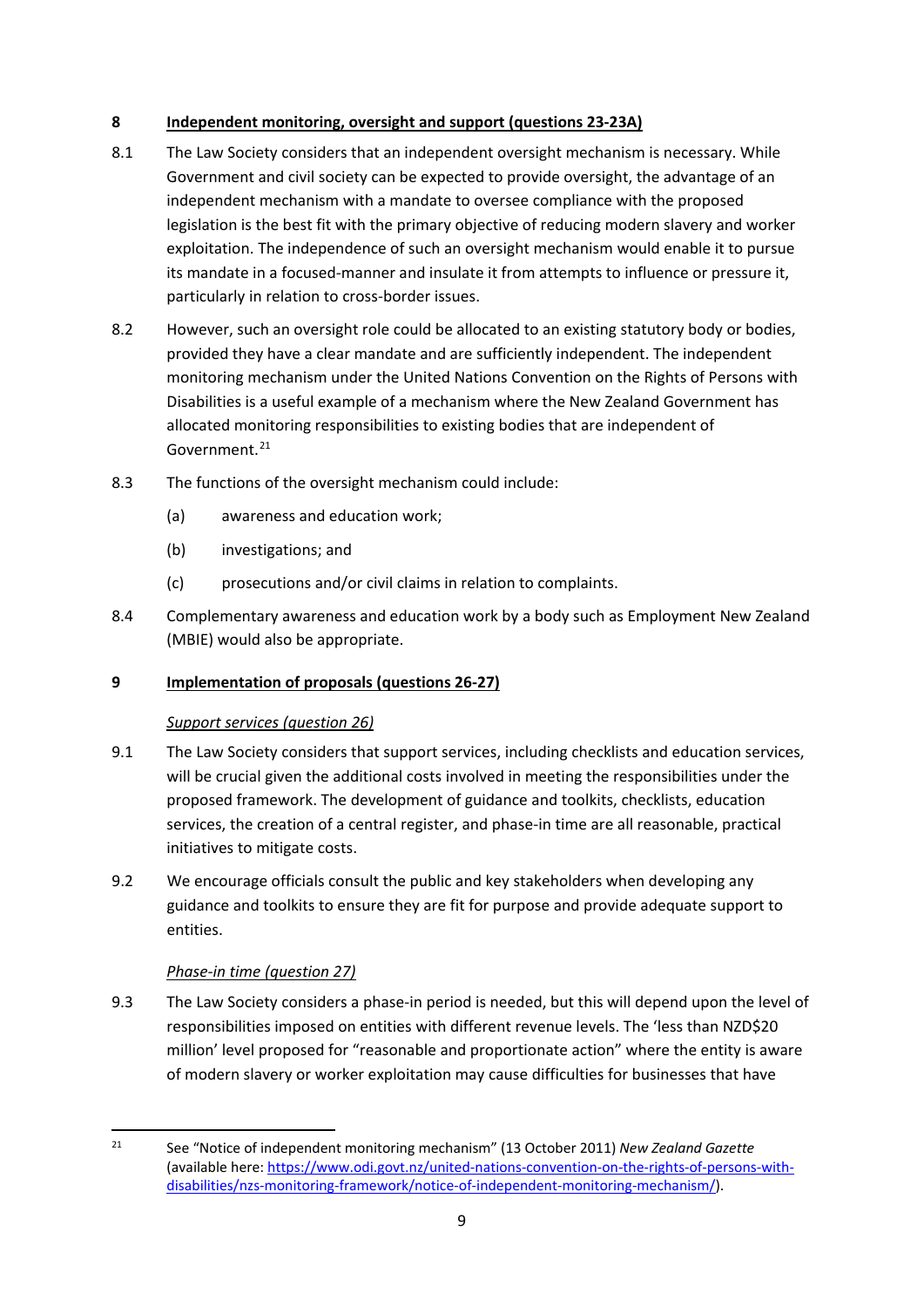limited resources to take such action. Such entities will need an extended period to become familiar with their responsibilities and to implement them.

#### **10 Next steps**

- 10.1 The Law Society values the opportunity to provide feedback on the issues raised in the Discussion Document, and notes that further work is required before any policy decisions can be made in relation to the scope of the proposed framework, revenue thresholds, definitions and potential enforcement mechanisms. We encourage officials to undertake a further round of consultation on any preliminary decisions relating to these matters, to ensure interested parties can provide informed feedback and the legislation is ultimately fit for purpose.
- 10.2 We would be happy to discuss this feedback further, if that would be helpful. Please feel free to contact me via the Law Society's Law Reform & Advocacy Advisor, Nilu Ariyaratne [\(Nilu.Ariyaratne@lawsociety.org.n](mailto:Nilu.Ariyaratne@lawsociety.org.nz)z).

Nāku noa, nā

Holanton

Frazer Barton **Vice-President**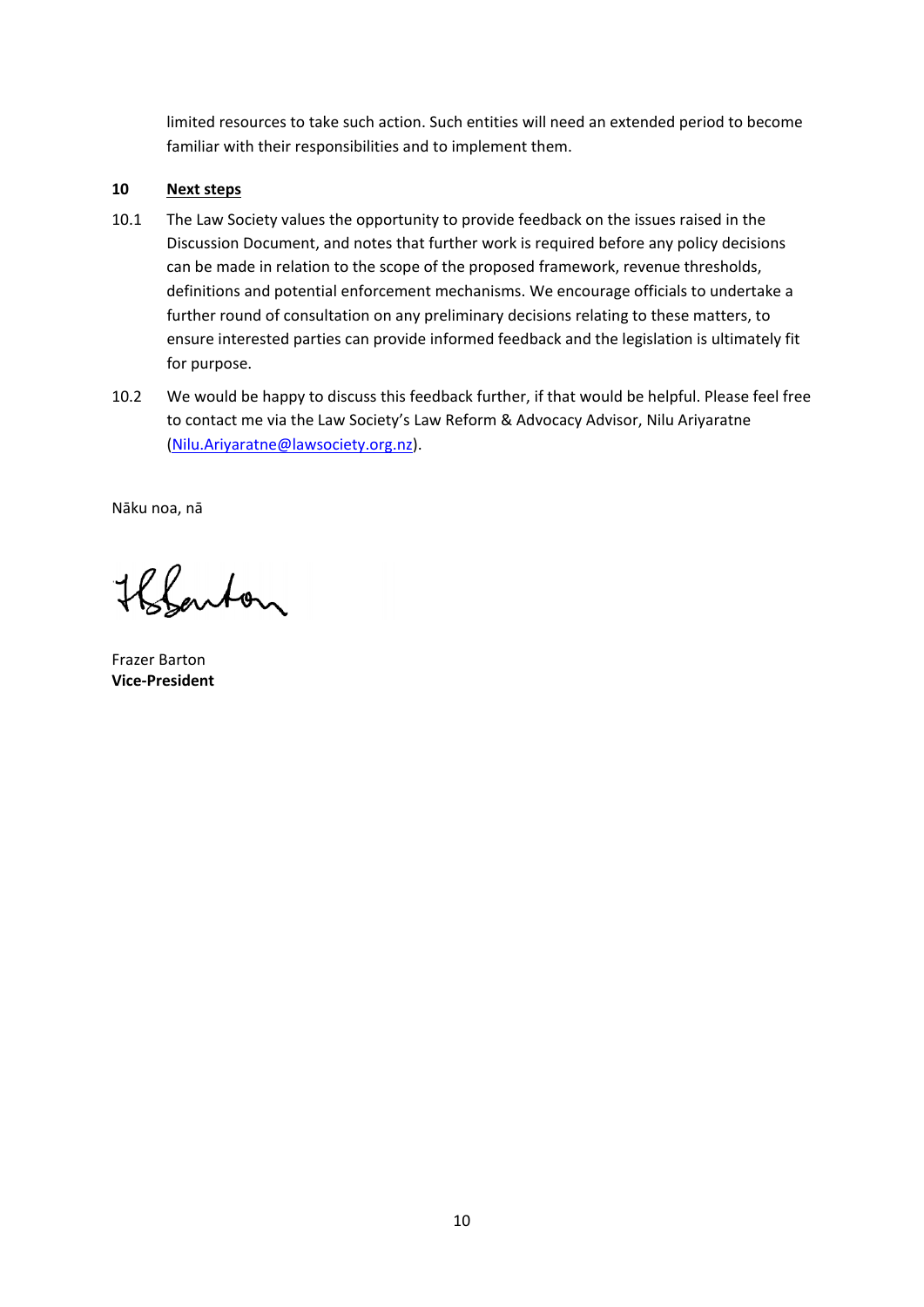#### **Appendix 1: anonymised case examples of domestic worker exploitation**

#### *Example 1*

This case involved a migrant worker who was employed by an accredited employer under an employment agreement. The employment agreement required the employer to pay the worker the hourly rate required for the grant of their work visa. However, the employer took the worker to an ATM machine each payday and made the worker withdraw and hand over, in cash, an amount which brought down their wage below the agreed hourly rate.

We are also aware of other instances where allegations of this type have been levelled against employers in order to secure permanent residence for the 'complainant' (and where, on investigation, the claimed exploitation was found to be baseless).

#### *Example 2*

Another case involved migrants who were hired by a company as unpaid interns. They did not receive any training or have opportunities to undertake work to further their careers. Instead, they were asked to:

- Buy company products with their own money so their manager could meet his sale targets;
- Chauffeur the managers' partners to personal appointments;
- Collect the managers' personal dry cleaning; and
- Work well beyond 40 hours per week, and often into the night and over weekends.

#### *Example 3*

This case concerned two migrant women who came to New Zealand from the Philippines. They had open work visas, and accepted a job which involved cleaning Airbnb properties owned by a South Island couple. They were initially offered accommodation in the couple's family home, but shortly after arriving in the South Island, they were moved into a converted sea container on the property.

Over the course of the following year, the women would regularly be rushed out of the sea container and returned to the house prior to council inspections, and were constantly in a state of movement, or in anticipation of being moved. The sea container had a video camera at the entrance, which would trigger a motion sensor when the women left the container outside of work hours – this would in turn result in the employers questioning the women as to their whereabouts and their activities outside their work hours.

The women were expected to undertake a number of tasks in addition to their paid cleaning job – for example:

- Picking up Airbnb guests from the airport;
- Doing laundry, cleaning, washing cars, feeding animals and gardening on the employer's property;
- Providing accounting services for business activities undertaken by the employer and the employer's children;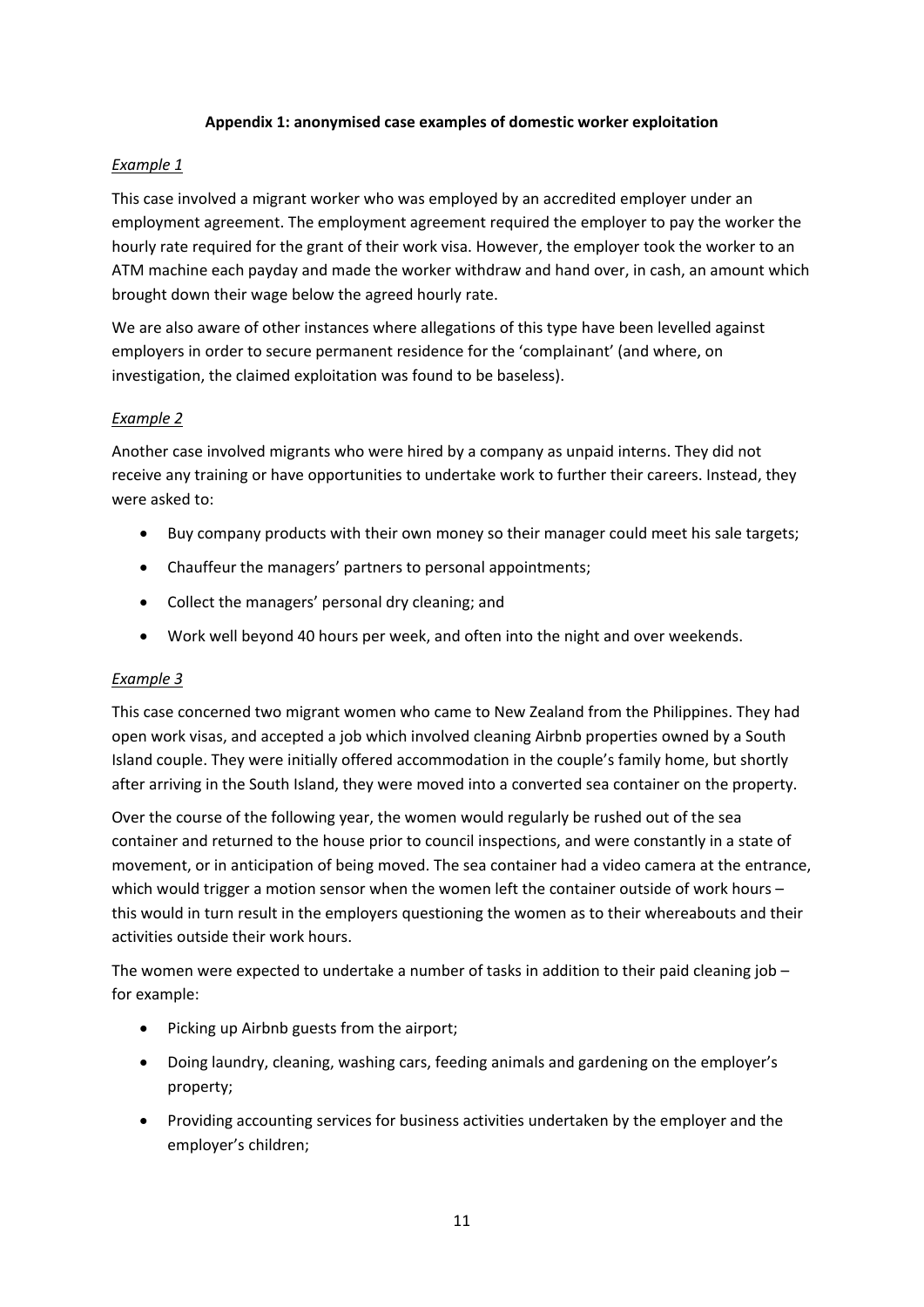- Serving drinks and performing (singing) at one of the Airbnbs which was used as an event centre; and
- Over time, managing an entire cleaning crew (which involved preparing cleaning schedules, finding replacement cleaners, and doing their cleaning tasks if they could not find a replacement).

Over the course of 18 months, the women were only given 10-20 days off work. They were effectively expected to be 'on call' 24 hours a day, and required to work in excess of 90 hours a week (despite being paid only for 40 hours each week). One of the women suffered from various mental health issues which were exacerbated by the lack of privacy and their working conditions. The employers would emotionally manipulate the women by telling them how lucky they were to be employed in New Zealand, and how they were treating the employer badly by complaining about their working conditions.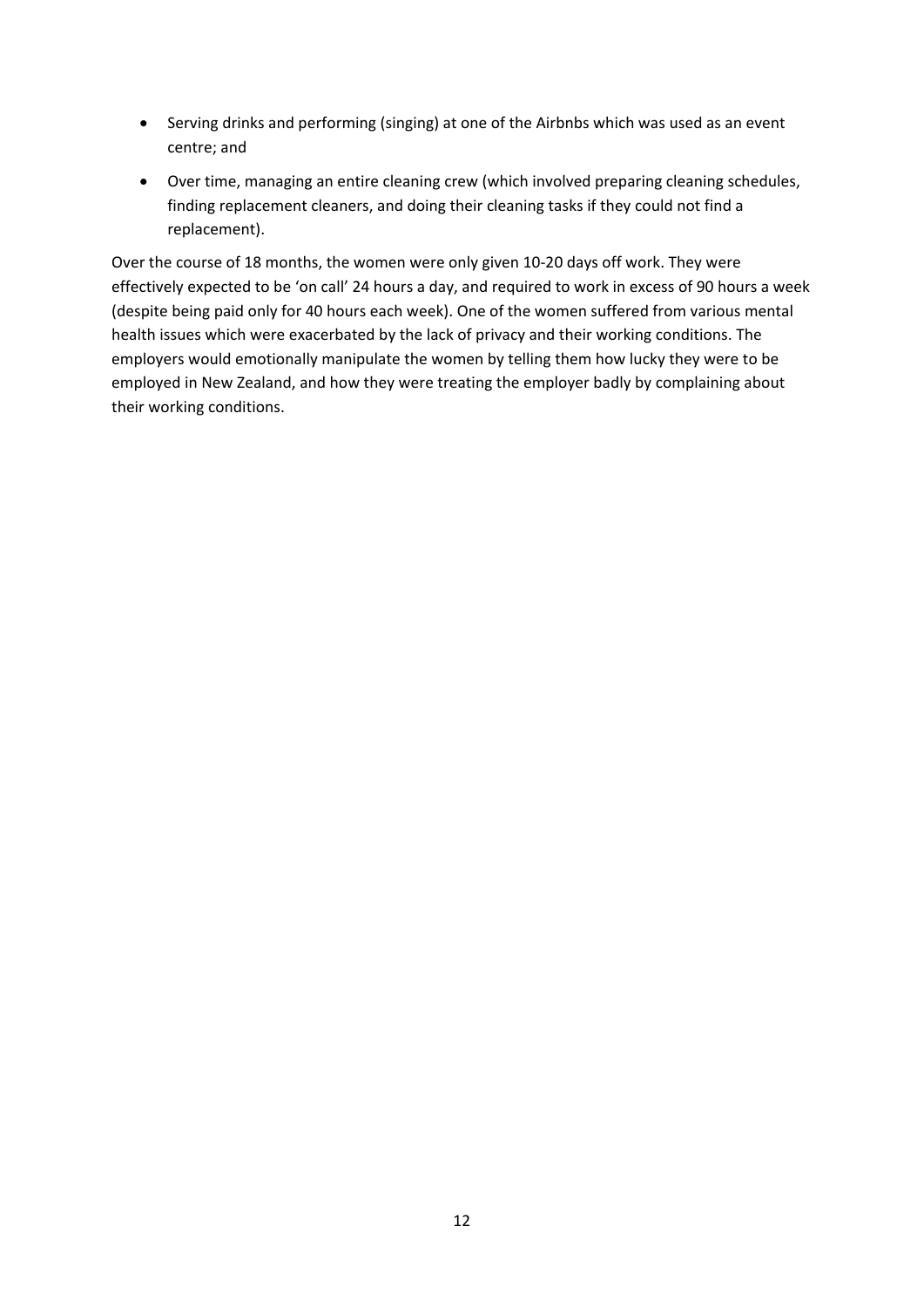# **Appendix 2: analysis of international legislation**

| Country   | Legislation                                                                     | What are the<br>requirements?                                                                                                                                                                                                                                                 | <b>Stage of legislation</b>                                                                                                                                                                                                   | <b>Reporting threshold</b>                                                                                                                                          | <b>Consequences for</b><br>failure to produce<br>statements                                                                                                                                                                                          | <b>Consequences of</b><br>failure to address<br>modern slavery<br>risks                                     | <b>Penalties for failure</b><br>to report                                                                                                                                                                                                            | <b>Gaps in legislation</b>                                                                                                                                                                                                                                                                                | Level of<br>transparency: who<br>is the obligation<br>owed to?                                                                       |
|-----------|---------------------------------------------------------------------------------|-------------------------------------------------------------------------------------------------------------------------------------------------------------------------------------------------------------------------------------------------------------------------------|-------------------------------------------------------------------------------------------------------------------------------------------------------------------------------------------------------------------------------|---------------------------------------------------------------------------------------------------------------------------------------------------------------------|------------------------------------------------------------------------------------------------------------------------------------------------------------------------------------------------------------------------------------------------------|-------------------------------------------------------------------------------------------------------------|------------------------------------------------------------------------------------------------------------------------------------------------------------------------------------------------------------------------------------------------------|-----------------------------------------------------------------------------------------------------------------------------------------------------------------------------------------------------------------------------------------------------------------------------------------------------------|--------------------------------------------------------------------------------------------------------------------------------------|
| Australia | Modern Slavery<br>Act 2018.                                                     | Under the Act,<br>companies must<br>release a statement<br>every 12 months on<br>the risks of modern<br>slavery occurring<br>within their supply<br>chains globally and<br>the company's<br>actions to assess<br>those risks. The<br>statement must be<br>publicly available. | <b>Modern Slavery Act</b><br>was passed on 10th<br>December and came<br>into effect on 1st Jan<br>2019.<br>In August 2020 the<br>Government<br>launched the online<br>register that<br>publishes<br>companies'<br>statements. | It applies to<br>companies (and<br>Federal<br>Government) with<br>annual revenue<br>worldwide over 100<br>million AUD, thus<br>impacting approx.<br>3000 companies. | It does not impose<br>civil or criminal<br>sanctions for failure<br>to report, and is<br>therefore soft law.<br>Although there are<br>no financial<br>penalties for failing<br>to comply with the<br>Act, the government<br>can "name and<br>shame". | Public "naming and<br>shaming".                                                                             | It does not impose<br>civil or criminal<br>sanctions for failure<br>to report, and is<br>therefore soft law.<br>Although there are<br>no financial<br>penalties for failing<br>to comply with the<br>Act, the government<br>can "name and<br>shame". | Some ambivalence,<br>and caution or<br>restraint, in placing<br>obligations on<br>companies and<br>considerable<br>reliance on the<br>power of consumer<br>sovereignty and civil<br>society to identify<br>and punish<br>companies that<br>either fail to report<br>or report a poor<br>state of affairs. | Government has<br>launched an online<br>register that<br>publishes<br>companies'<br>statements.                                      |
|           | New South Wales<br><b>Modern Slavery</b><br>Act 2018<br>(Amendment Act<br>2021) | (Repealed)<br>Reporting entities<br>will be required to<br>produce annual<br>transparency in<br>supply chain reports                                                                                                                                                          | The Amendment Act<br>received royal<br>assent on 29th<br>November 2021 and<br>has taken effect as<br>of 1st January 2022.                                                                                                     | Private entities will<br>be obligated to<br>report under the<br>Federal regime,<br>affecting<br>corporations with                                                   | Dealt with under the<br>Commonwealth Act.<br>Not currently<br>punishable under<br>NSW Act.                                                                                                                                                           | The Amendment<br>removed the ability<br>of courts to make<br>"risk orders" which<br>would have<br>prevented | Dealt with under the<br>Commonwealth Act.<br>Not currently<br>punishable under<br>the NSW Act.                                                                                                                                                       | Has taken away the<br>stricter punishments<br>and lower threshold<br>for those private<br>entities. Too much<br>deference to<br>consumer                                                                                                                                                                  | Section 26 has also<br>been altered to give<br>the Commissioner<br>greater discretion as<br>to what information<br>is appropriate to |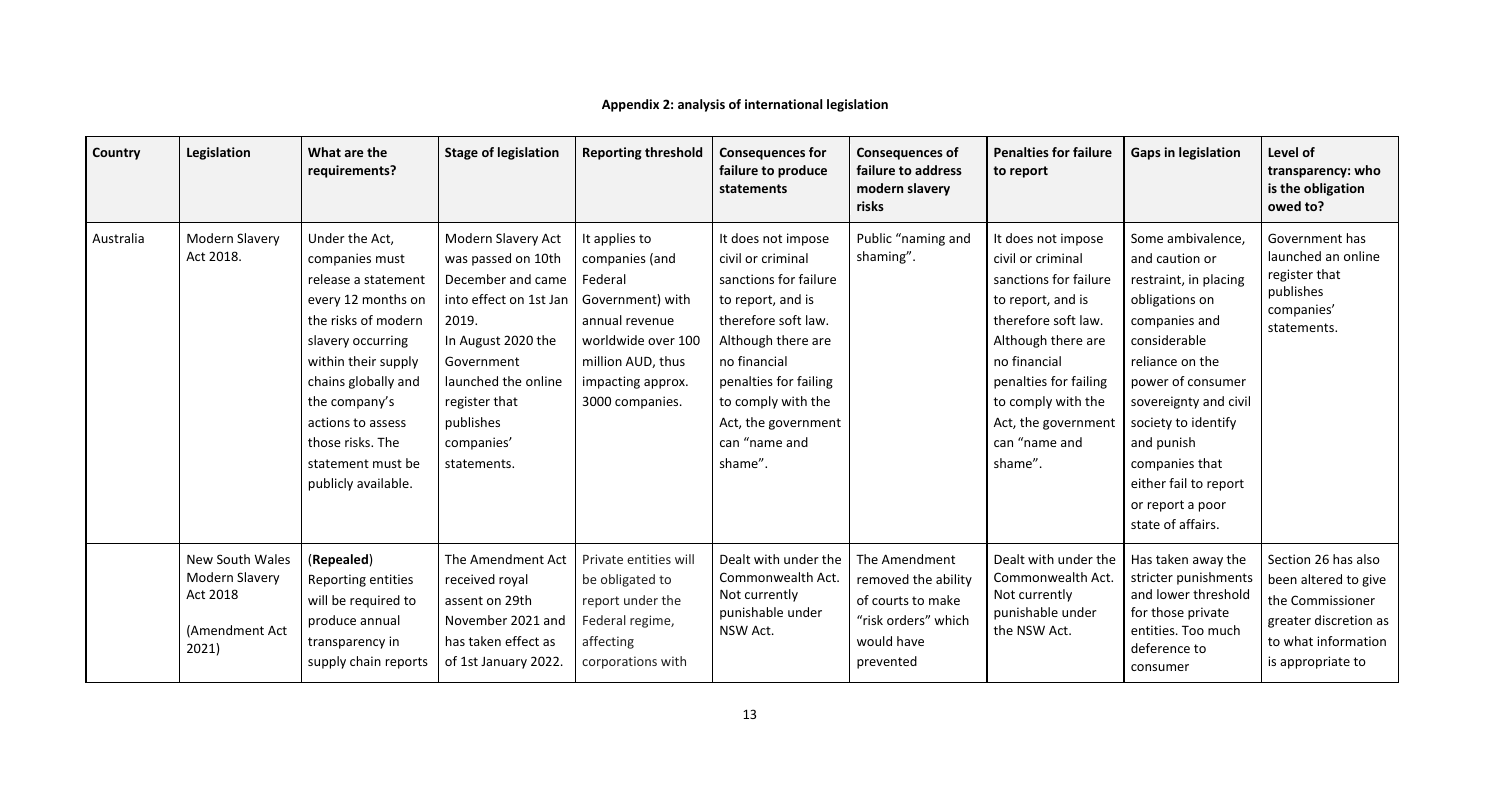| The reporting          | It repealed the       | over \$100 million     | individuals convicted | sovereignty. | record on the public  |
|------------------------|-----------------------|------------------------|-----------------------|--------------|-----------------------|
| requirements will      | modern slavery        | annual turnover.       | of offences under     |              | register (s26(1)(d)), |
| apply to companies     | reporting obligations | NSW government         | the NSW Act to        |              | as well as requiring  |
| with annual            | for NSW businesses.   | agencies will be       | engage in conduct     |              | the Commissioner to   |
| turnover exceeding     | This means there      | required to submit     | which might result    |              | include other         |
| 50 million AUD.        | will continue to be   | modern slavery         | in further slavery.   |              | information           |
| These former           | one supply chain      | statements to the      |                       |              | required by the       |
| provisions of the      | transparency regime   | public register of the |                       |              | regulations           |
| NSW Act included       | for Australian        | Commissioner.          |                       |              | (s26(1)(e)).          |
| fines of up to         | businesses as         | These include          |                       |              |                       |
| $$1,100,000$ for       | prescribed in the     | Government sector      |                       |              | The Amendment Act     |
| failing to publish a   | Commonwealth          | agencies, NSW          |                       |              | allows the Auditor-   |
| statement or           | Modern Slavery Act    | government             |                       |              | General to conduct    |
| providing false or     | 2018 (Cth).           | agencies, councils,    |                       |              | audits of "any or all |
| misleading             | However, the anti-    | state-owned            |                       |              | particular activities |
| information.           | slavery               | corporations and       |                       |              | of a government       |
|                        | Commissioner          | any public/local       |                       |              | agency" to ensure     |
| Six new criminal       | remains and under     | authority that         |                       |              | that goods and        |
| offences were          | section $9(1)(e)$ the | exercises public       |                       |              | services it procures  |
| created, making it     | Commissioner still    | functions.             |                       |              | are not the product   |
| an offence to use      | has a function to     |                        |                       |              | of modern slavery.    |
| children in the        | monitor the           |                        |                       |              |                       |
| production of child    | reporting of modern   |                        |                       |              |                       |
| abuse material.        | slavery risks and the |                        |                       |              |                       |
|                        | effectiveness of due  |                        |                       |              |                       |
| The Act created an     | diligence procedures  |                        |                       |              |                       |
| office of anti-slavery | against modern        |                        |                       |              |                       |
| commissioner - an      | slavery in            |                        |                       |              |                       |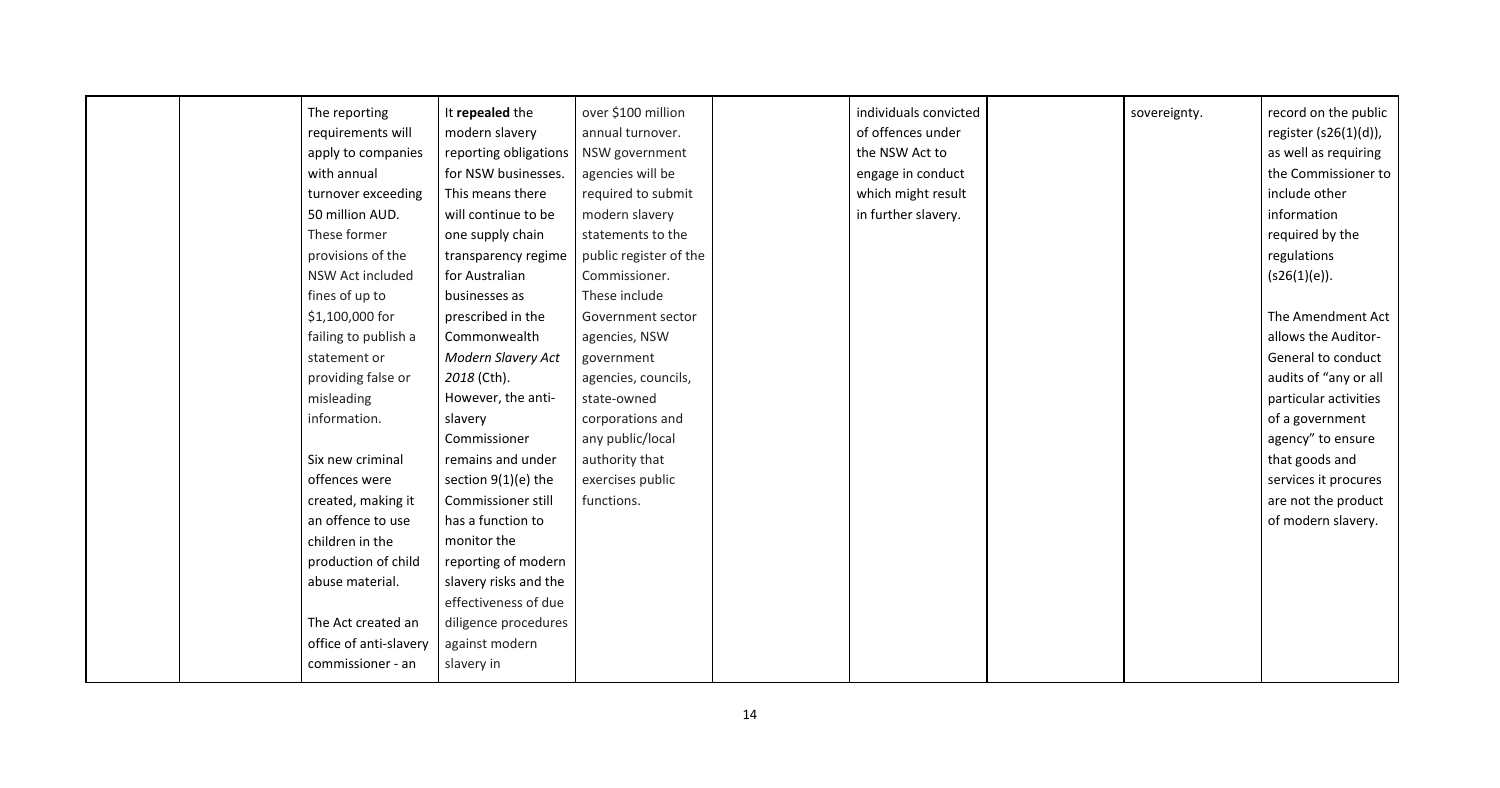|        |                                                                          | independent office<br>not subject to the<br>control of the<br>Premier or any other<br>Ministers in the<br>exercise of its<br>functions under<br>section 9 of the Act.                                                                                                                                                                                                                                                                                        | government<br>procurement (s 25).                                                                                      |                                                                                                                                                                                                                                                                       |                                                                                                |                                                                                                |                                                                                                |                                                                                                                                                                                                                                                     |                                                                                                                                                                                                                                                                                              |
|--------|--------------------------------------------------------------------------|--------------------------------------------------------------------------------------------------------------------------------------------------------------------------------------------------------------------------------------------------------------------------------------------------------------------------------------------------------------------------------------------------------------------------------------------------------------|------------------------------------------------------------------------------------------------------------------------|-----------------------------------------------------------------------------------------------------------------------------------------------------------------------------------------------------------------------------------------------------------------------|------------------------------------------------------------------------------------------------|------------------------------------------------------------------------------------------------|------------------------------------------------------------------------------------------------|-----------------------------------------------------------------------------------------------------------------------------------------------------------------------------------------------------------------------------------------------------|----------------------------------------------------------------------------------------------------------------------------------------------------------------------------------------------------------------------------------------------------------------------------------------------|
| France | Devoir De<br><b>Vigilance Des</b><br>Enterprises<br>Donneuses<br>D'Ordre | A due diligence<br>obligation to make a<br>plan to eliminate<br>risks to human<br>rights, security,<br>health and safety, or<br>the environment<br>within their supply<br>chain.<br>The plan must<br>require; an<br>assessment of the<br>various risks that<br>need to be analysed<br>or prioritised,<br>procedures for<br>assessing subsidiary<br>companies or<br>contractors, the<br>actions to be taken<br>in order to stop risks<br>of harm, a reporting | Passed into law,<br>some provisions<br>struck down as<br>unconstitutional.<br>Further legislation is<br>highly likely. | Any company<br>headquartered in<br>France with over<br>5,000 employees, or<br>any company with<br>headquarters<br>anyway operating in<br>France with over<br>10,000 employees.<br>Subsidiary<br>companies are<br>exempt if their<br>parent company<br>files a report. | An obligation to<br>repair the damage<br>caused by the<br>breach. (Ruled<br>unconstitutional). | An obligation to<br>repair the damage<br>caused by the<br>breach. (Ruled<br>unconstitutional). | An obligation to<br>repair the damage<br>caused by the<br>breach. (Ruled<br>unconstitutional). | A series of court<br>cases have severely<br>limited the amount<br>of oversight on<br>companies and the<br>degree to which<br>they are liable. More<br>needs to be done to<br>pass a new law<br>which is in line with<br>the French<br>Constitution. | A case can be<br>brought against any<br>company by any<br>person who can<br>prove standing. If<br>found liable, the<br>company must pay<br>costs and the court<br>has discretion in<br>determining how to<br>publicise their<br>decision in addition<br>to the exact nature<br>of penalties. |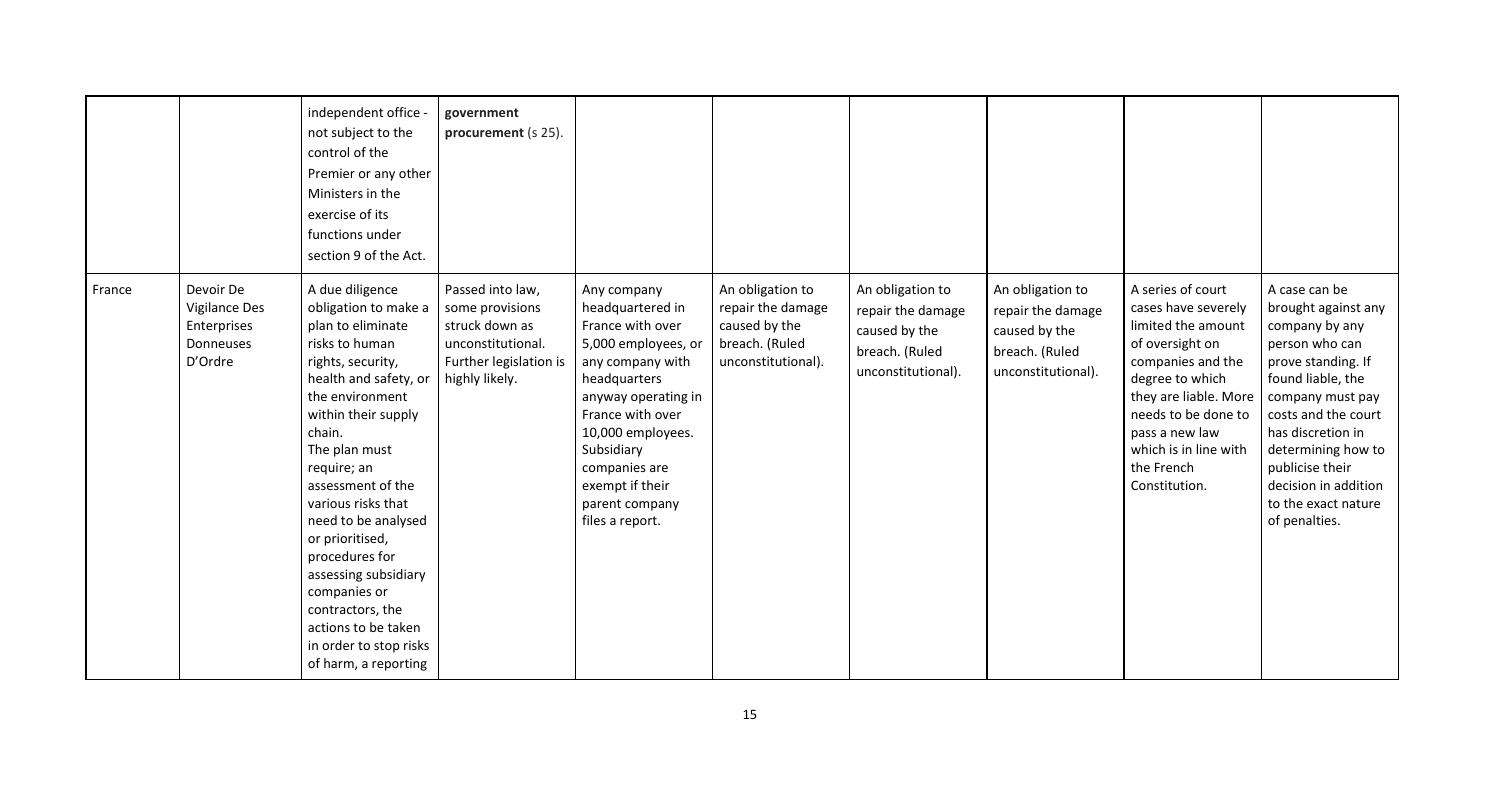|        |                                   | process for risks in<br>the supply chain<br>made in<br>collaboration with<br>any relevant trade<br>unions and an<br>effectiveness<br>assessment<br>mechanism.                                                                                                                                                                                                                                                                                              |                                    |                                                                                                                                                                                                                                                                                                                               |                                                                                                                                                                                                                                                                                                                                                                                                                                                                             |                                                                                                                                                                                                                                                                                                                                                                                                                                                                        |                                                                                                                                      |                                                                                                                                                                                                        |                                                                                                                                                                                                                                                                                                                                                                                 |
|--------|-----------------------------------|------------------------------------------------------------------------------------------------------------------------------------------------------------------------------------------------------------------------------------------------------------------------------------------------------------------------------------------------------------------------------------------------------------------------------------------------------------|------------------------------------|-------------------------------------------------------------------------------------------------------------------------------------------------------------------------------------------------------------------------------------------------------------------------------------------------------------------------------|-----------------------------------------------------------------------------------------------------------------------------------------------------------------------------------------------------------------------------------------------------------------------------------------------------------------------------------------------------------------------------------------------------------------------------------------------------------------------------|------------------------------------------------------------------------------------------------------------------------------------------------------------------------------------------------------------------------------------------------------------------------------------------------------------------------------------------------------------------------------------------------------------------------------------------------------------------------|--------------------------------------------------------------------------------------------------------------------------------------|--------------------------------------------------------------------------------------------------------------------------------------------------------------------------------------------------------|---------------------------------------------------------------------------------------------------------------------------------------------------------------------------------------------------------------------------------------------------------------------------------------------------------------------------------------------------------------------------------|
| Norway | Norway<br><b>Transparency Act</b> | Enterprises who are<br>required to report<br>must carry out due<br>diligence in<br>accordance with the<br><b>OECD Guidelines for</b><br>Multinational<br>Enterprises.<br>The duty to carry<br>out their due<br>diligence requires an<br>account of their<br>enterprises<br>structure, area of<br>operations and<br>procedures for<br>handling actual and<br>potential adverse<br>impacts on<br>fundamental human<br>rights and working<br>conditions. This | Comes into effect<br>July 1st 2022 | The Act applies to<br>companies in<br>Norway and foreign<br>companies<br>operating in Norway<br>who meet at least %<br>of this criteria:<br>At least 50 full time<br>employees (or<br>equivalent to in man<br>hours), An annual<br>turnover of at least<br>NOK70 million, and<br>a<br>balance sheet sum<br>of NOK 35 million. | The act does not<br>address the penalty<br>for failing to<br>produce statements.<br>Section 14 is the<br>only part of the act<br>which addresses the<br>failure to account<br>for due diligence.<br>Section 14 of the act<br>sets out<br>infringement<br>policies which is the<br>only consequence<br>for failure to comply<br>with the act. In the<br>case of repeated<br>infringements, a<br>penalty may be<br>imposed which is to<br>be paid by the party<br>to whom the | Section 14 of the act<br>sets out<br>infringement<br>policies which is the<br>only consequence<br>for failure to comply<br>with the act. In the<br>case of repeated<br>infringements, a<br>penalty may be<br>imposed which is to<br>be paid by the party<br>to whom the<br>decision is directed.<br>The penalty will<br>depend on the<br>severity of the<br>infringement and is<br>to be paid within<br>four weeks after the<br>decision is made.<br>The act does also | Section 14 addresses<br>this again with<br>penalties being<br>imposed on the<br>party depending on<br>the severity of the<br>breach. | There is no detail on<br>how the penalties<br>are decided or what<br>they may be. This<br>makes the<br>consequence of<br>non-compliance and<br>infringement of the<br>act a discretionary<br>exercise. | The due diligence<br>account has to be<br>made public on the<br>enterprises website,<br>therefore the public<br>is made aware of<br>how that business<br>deals with issues in<br>their supply chain<br>with modern day<br>slavery. However,<br>the low and<br>ambiguous<br>threshold for<br>penalties may be to<br>keep the business<br>safer for breach of<br>the legislation. |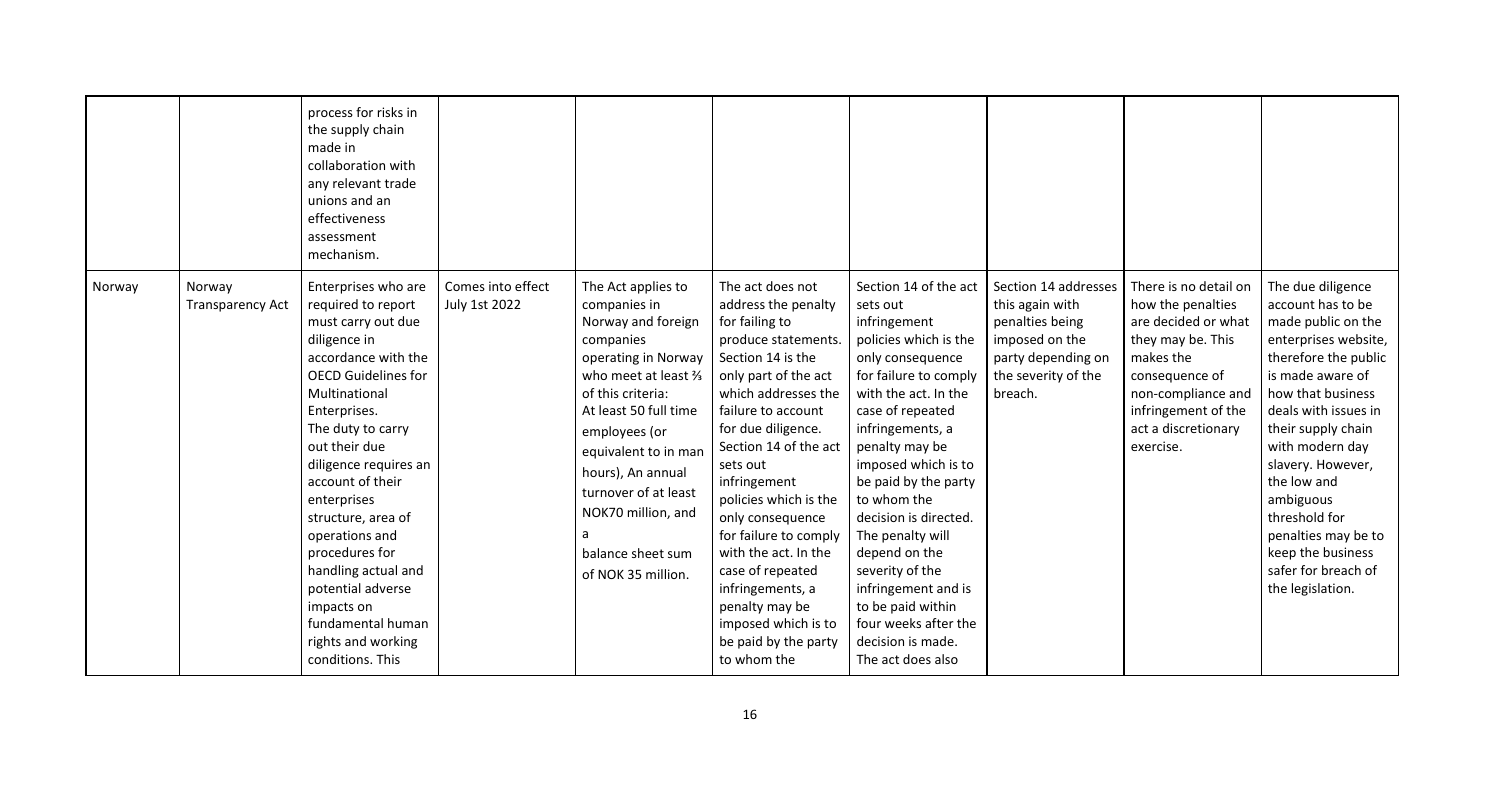|         |                                                                                                                                                                           | must also include<br>plans to mitigate<br>any adverse impacts<br>or risks associated<br>with human rights.<br>This account has to<br>be made public and<br>easily accessible on<br>the enterprises<br>website and must be<br>published and<br>updated no later<br>than 30 June of each<br>year.                                                           |                                                 |                                                                                                                                                                                                                                    | decision is directed.<br>The penalty will<br>depend on the<br>severity of the<br>infringement and is<br>to be paid within<br>four weeks after the<br>decision is made.                                                                                                                                                                                     | require the due<br>diligence to be made<br>public and easily<br>accessible, therefore<br>the companies have<br>to expose<br>themselves.                                                            |                                                                                                                                                                                                    |                                                                                                                                                                                                                                                                                                                                                                  |                                                                                                                                                                                                                                                                                                                                                                                 |
|---------|---------------------------------------------------------------------------------------------------------------------------------------------------------------------------|-----------------------------------------------------------------------------------------------------------------------------------------------------------------------------------------------------------------------------------------------------------------------------------------------------------------------------------------------------------|-------------------------------------------------|------------------------------------------------------------------------------------------------------------------------------------------------------------------------------------------------------------------------------------|------------------------------------------------------------------------------------------------------------------------------------------------------------------------------------------------------------------------------------------------------------------------------------------------------------------------------------------------------------|----------------------------------------------------------------------------------------------------------------------------------------------------------------------------------------------------|----------------------------------------------------------------------------------------------------------------------------------------------------------------------------------------------------|------------------------------------------------------------------------------------------------------------------------------------------------------------------------------------------------------------------------------------------------------------------------------------------------------------------------------------------------------------------|---------------------------------------------------------------------------------------------------------------------------------------------------------------------------------------------------------------------------------------------------------------------------------------------------------------------------------------------------------------------------------|
| Germany | The Act on<br>Corporate Due<br>Diligence<br>Obligations in<br><b>Supply Chains</b><br>(Gesetz über die<br>unternehmerisch<br>en<br>Sorgfaltspflichten<br>in Lieferketten) | Enterprises are<br>under an obligation<br>to exercise due<br>regard for the<br>human rights and<br>environmental due<br>diligence obligations<br>in their supply<br>chains with the aim<br>of preventing or<br>minimizing any risks<br>to human rights or<br>environment related<br>risks OR of ending<br>the violation of<br>human rights-<br>related or | This act comes into<br>force 1 January<br>2023. | This act applies to<br>companies that<br>employ at least<br>3,000 employees in<br>Germany (including<br>those posted<br>abroad). As of 1<br>January 2024, this<br>will change to<br>companies with at<br>least 1,000<br>employees. | Section 24 sets out<br>that a person has<br>committed a<br>regulatory offence<br>when they<br>intentionally or<br>negligently fail to<br>meet reporting or<br>other due diligence<br>obligations.<br>The maximum fine<br>for violations of due<br>diligence and<br>reporting is up to 8<br>million euros. This<br>will depend on the<br>nature and gravity | Section 24 sets out<br>that a person has<br>committed a<br>regulatory offence<br>when they<br>intentionally or<br>negligently fail to<br>meet a reporting or<br>other due diligence<br>obligation. | Section 24 sets out<br>that a person has<br>committed a<br>regulatory offence<br>when they<br>intentionally or<br>negligently fail to<br>meet a reporting or<br>other due diligence<br>obligation. | This act does not<br>cover the entire<br>supply chain.<br>The law also fails to<br>provide for a specific<br>civil liability regime<br>for companies that<br>cause or contribute<br>to harm. The<br>absence of such a<br>regime means that<br>the law could fail to<br>exert necessary<br>deterrent pressure<br>on companies to<br>prevent future<br>violations. | The duty is owed to<br>the employees and<br>the public. This is<br>because the Federal<br>Office for Economic<br>Affairs and Export<br>Control (BAFA) has<br>the responsibility to<br>for reviewing<br>compliance with<br>obligations arising<br>from the act within<br>the report of due<br>diligence. This<br>report must also be<br>made public within<br>four months of the |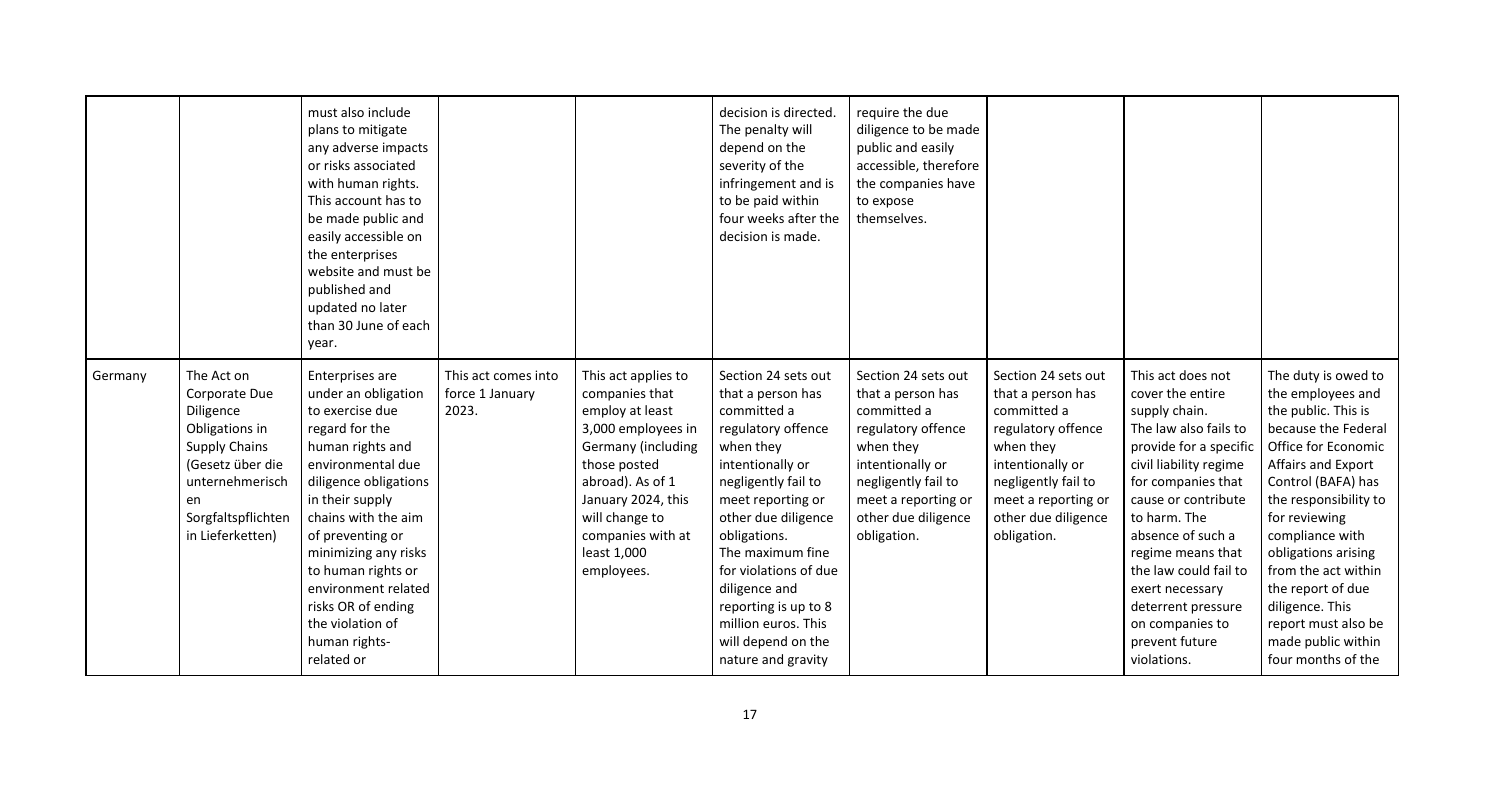|    |                            | environment-related<br>obligations.                                                                                                                                                              |                          |                                                                                                                                                                                                                      | of the violation.<br>Section 22<br>furthermore sets<br>out; enterprises that<br>have had a fine<br>imposed on them<br>shall, as a rule, be<br>excluded from<br>participation in a<br>procedure for the<br>award of a supply,<br>works or service<br>contract by public<br>and sector<br>contracting entities<br>as per the Act<br>against Restraints of<br>Competition<br>(sections 99 and<br>100), for up to 3<br>years. |                                                                                 |                                                                                                                                                                                                                              |                                                                                                                                                    |
|----|----------------------------|--------------------------------------------------------------------------------------------------------------------------------------------------------------------------------------------------|--------------------------|----------------------------------------------------------------------------------------------------------------------------------------------------------------------------------------------------------------------|---------------------------------------------------------------------------------------------------------------------------------------------------------------------------------------------------------------------------------------------------------------------------------------------------------------------------------------------------------------------------------------------------------------------------|---------------------------------------------------------------------------------|------------------------------------------------------------------------------------------------------------------------------------------------------------------------------------------------------------------------------|----------------------------------------------------------------------------------------------------------------------------------------------------|
| UK | Modern Slavery<br>Act 2015 | Covered commercial<br>organisations must<br>prepare a signed<br>slavery and human<br>trafficking<br>statement for each<br>financial year. The<br>organisation must<br>state the steps<br>towards | Enacted 26 March<br>2015 | Body corporates or<br>partnerships which<br>carry on a business,<br>or a part of a<br>business, in any part<br>of the UK, with a<br>total annual<br>turnover exceeding<br>£36m (as prescribed<br>by regulations made | The Secretary of<br>State can bring civil<br>proceedings in the<br>High Court for an<br>injunction or, in<br>Scotland, for specific<br>performance of a<br>statutory duty under<br>section 45 of the<br>Court of Session Act                                                                                                                                                                                              | No legal<br>consequences.<br>Relies on the power<br>of consumer<br>sovereignty. | The Secretary of<br>State can bring civil<br>proceedings in the<br>High Court for an<br>injunction or, in<br>Scotland, for specific<br>performance of a<br>statutory duty under<br>section 45 of the<br>Court of Session Act | Non-prescr<br>reporting o<br>(combinatio<br>mandatory<br>obligations<br>optional cri<br>lack of com<br>measures, o<br>target the l<br>'due diligen |

|                                                                                                                                                 | financial year it<br>pertains to and<br>made available for<br>seven years.       |
|-------------------------------------------------------------------------------------------------------------------------------------------------|----------------------------------------------------------------------------------|
| escriptive<br>ng obligations<br>ation of<br>ory reporting<br>ons with<br>ıl criteria),<br>compliance<br>es, does not<br>he level of<br>igence'. | Consumers (website<br>otherwise written<br>record on request<br>within 30 days). |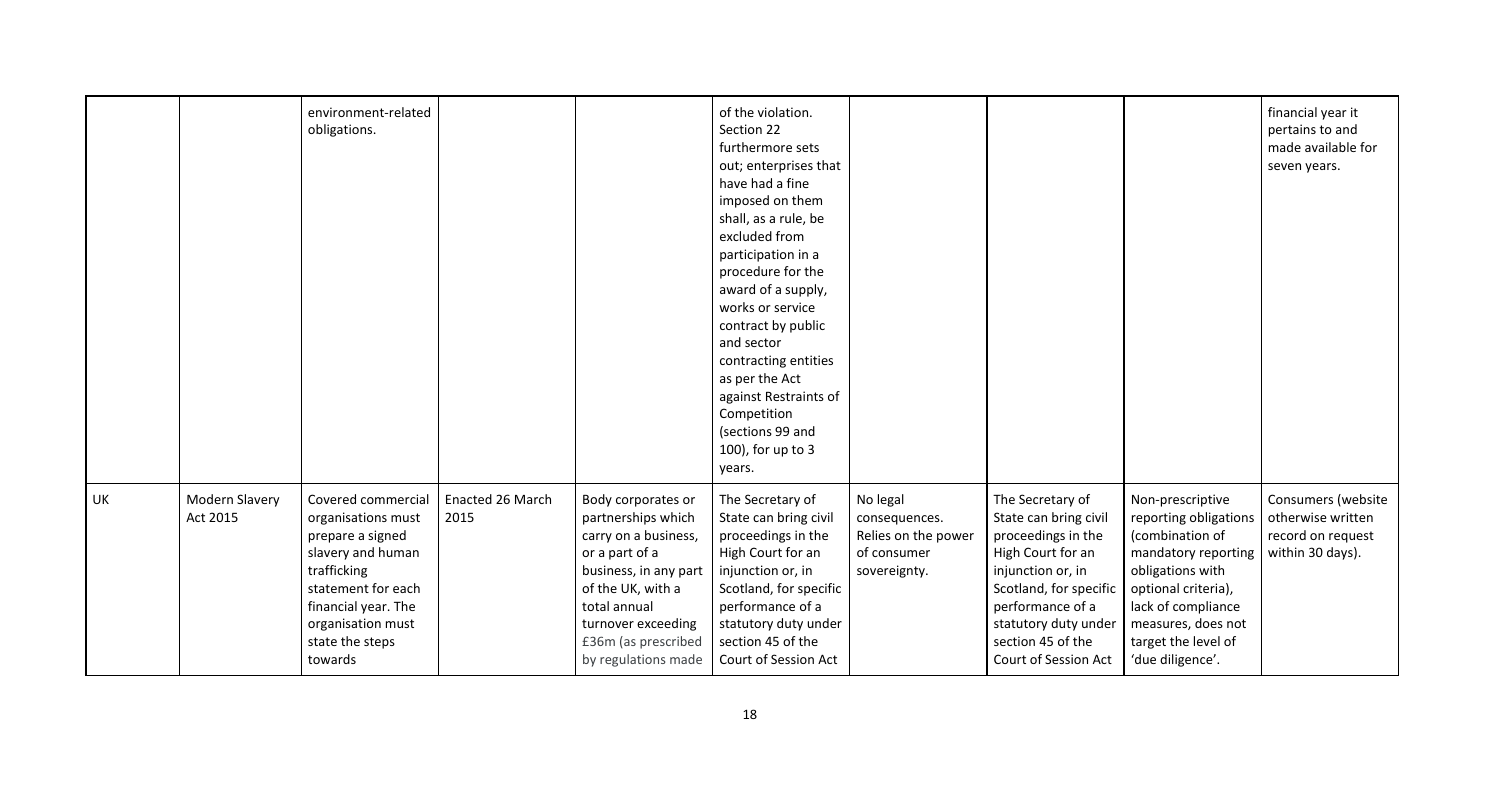|            |                                                               | transparency taken<br>in the areas of<br>supply chains and in<br>any other part of the<br>business, or that no<br>such steps have<br>been taken. If the<br>organisation has a<br>website, the<br>statement must be<br>published and linked<br>in a prominent place<br>on that website's<br>homepage.                          |                                                      | by the Secretary of<br>State).                                                                                                                                                                                                                                                                                                                                              | 1988.                                                                                                                                                                                |                                                                                                                                                                                                                                                                                                                                                           | 1988.                                                                                                                                                                                |                                                                                                                                                                                                                                                                                                                                                    |                                                                                                                                                                                                                                                                                                                                                 |
|------------|---------------------------------------------------------------|-------------------------------------------------------------------------------------------------------------------------------------------------------------------------------------------------------------------------------------------------------------------------------------------------------------------------------|------------------------------------------------------|-----------------------------------------------------------------------------------------------------------------------------------------------------------------------------------------------------------------------------------------------------------------------------------------------------------------------------------------------------------------------------|--------------------------------------------------------------------------------------------------------------------------------------------------------------------------------------|-----------------------------------------------------------------------------------------------------------------------------------------------------------------------------------------------------------------------------------------------------------------------------------------------------------------------------------------------------------|--------------------------------------------------------------------------------------------------------------------------------------------------------------------------------------|----------------------------------------------------------------------------------------------------------------------------------------------------------------------------------------------------------------------------------------------------------------------------------------------------------------------------------------------------|-------------------------------------------------------------------------------------------------------------------------------------------------------------------------------------------------------------------------------------------------------------------------------------------------------------------------------------------------|
| California | The California<br>Transparency in<br>Supply Chain Act<br>2010 | The Act requires<br>that covered<br>companies must<br>post disclosures on<br>their websites<br>regarding five areas<br>in which they are<br>taking action on<br>modern slavery<br>practices within<br>their supply chains<br>and practices. The<br>five areas are<br>verification,<br>auditing,<br>certification,<br>internal | The Act went into<br>effect on January<br>1st, 2012. | The Act applies to<br>any company that<br>does business in<br>California, has<br>annual gross<br>receipts of more<br>than \$100 million,<br>and identifies itself<br>as a retail seller or<br>manufacturer on its<br>California tax return.<br>Each year, the<br>California Franchise<br>Tax board evaluates<br>information from<br>state tax returns to<br>determine which | The Attorney<br>General has<br>exclusive authority<br>to enforce the Act<br>and may file a civil<br>action for injunctive<br>relief if a company<br>fails to produce a<br>statement. | The Act does not in<br>any way mandate<br>that business<br>implement new<br>measure to ensure<br>that their product<br>supply chains are<br>free from modern<br>slavery practices.<br>There are no<br>criminal or other<br>penalties for a<br>company's failure to<br>address modem<br>slavery risks. As long<br>as they have stated<br>that they are not | The Attorney<br>General has<br>exclusive authority<br>to enforce the Act<br>and may file a civil<br>action for injunctive<br>relief if a company<br>fails to produce a<br>statement. | The Act has been<br>criticised for its lax<br>requirements and<br>lack of<br>enforceability.<br>Companies have<br>sufficient wiggle<br>room in this Act to<br>mislead consumers<br>and skirt around the<br>issue of modern<br>slavery as the<br>reporting guidelines<br>are weak.<br>Furthermore, the<br>Act relies upon<br>public scrutiny as its | The commitment of<br>"transparency' in<br>the title of the Act is<br>considered to be<br>primarily for the<br>benefit of<br>consumers. Given<br>the lack of<br>enforcement<br>measures, the Act is<br>solely focussed on<br>providing consumers<br>with critical<br>information about<br>the conduct of<br>companies' actions<br>against modern |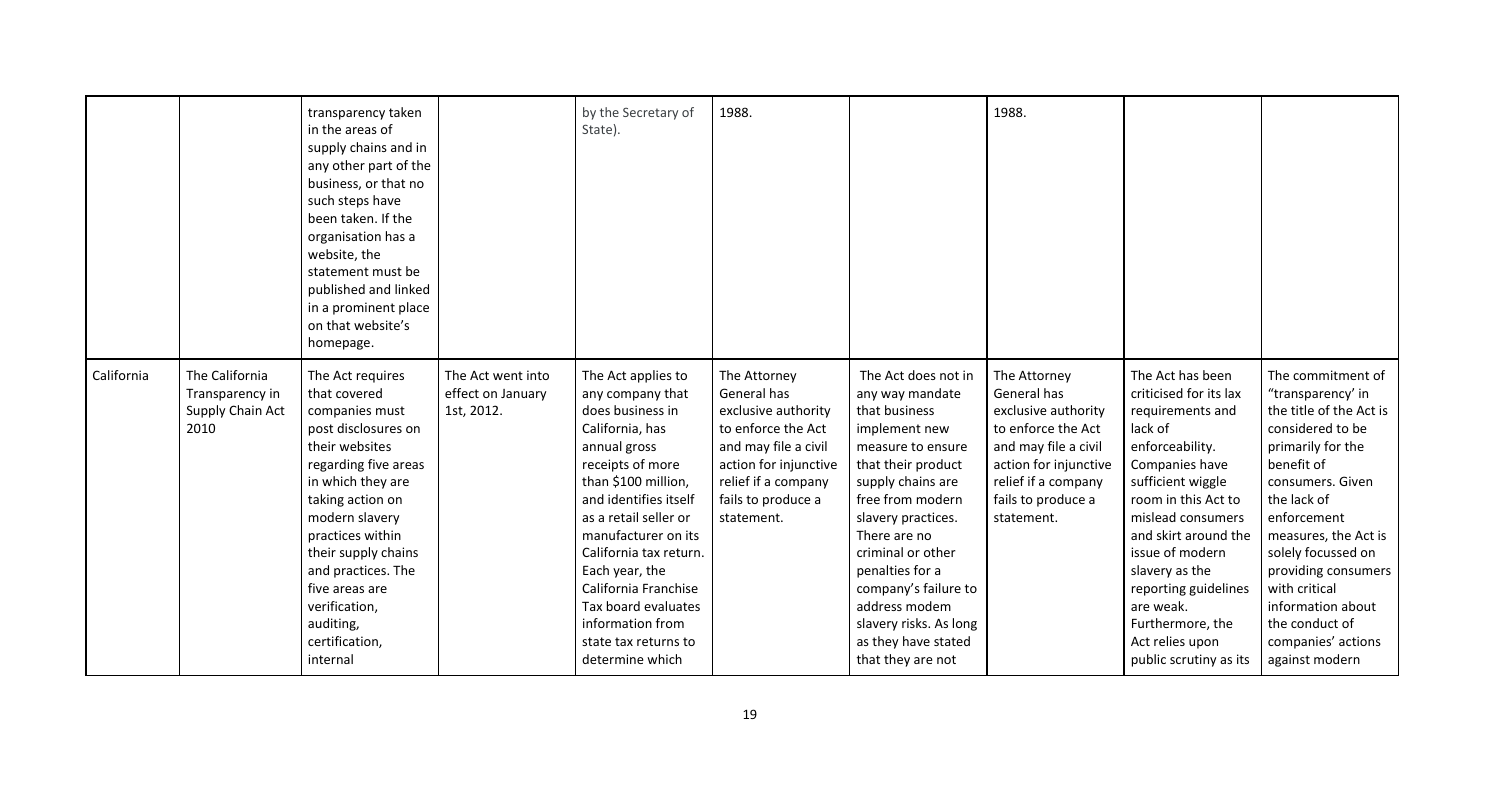|           |                                                                                                         | accountability, and<br>training. The link or<br>page on their<br>website must be<br>conspicuous and<br>easy to find. If the<br>company does not<br>have a website, they<br>are still required to<br>respond with<br>written disclosures<br>to requests for<br>information from<br>customers within 30<br>days.                |                                         | companies must<br>comply with the Act,<br>and provides a list of<br>those businesses to<br>the Attorney<br>General. |                                                                                                                                                   | taking action in their<br>statements,<br>injunctive relief will<br>not be needed<br>either. |                                                                                                                                                   | primary mechanism<br>of enforcement,<br>which motivates<br>companies to<br>obfuscate wherever<br>possible. | slavery.                                                                                             |
|-----------|---------------------------------------------------------------------------------------------------------|-------------------------------------------------------------------------------------------------------------------------------------------------------------------------------------------------------------------------------------------------------------------------------------------------------------------------------|-----------------------------------------|---------------------------------------------------------------------------------------------------------------------|---------------------------------------------------------------------------------------------------------------------------------------------------|---------------------------------------------------------------------------------------------|---------------------------------------------------------------------------------------------------------------------------------------------------|------------------------------------------------------------------------------------------------------------|------------------------------------------------------------------------------------------------------|
| <b>US</b> | H.R. 6279<br>"Business Supply<br>Chain<br>Transparency on<br>Trafficking and<br>Slavery Act of<br>2020" | An annual disclosure<br>on whether action<br>has been taken<br>against forced<br>labour, slavery,<br>human trafficking<br>and other forms of<br>child labour. The<br>report must include:<br>whether the<br>company has a<br>policy to combat<br>these risks, the<br>efforts of them to<br>evaluate and<br>address the risks, | Stalled in House of<br>Representatives. | Companies under US<br>jurisdiction with<br>global receipts in<br>excess of<br>\$100,000,000<br>annually.            | Nothing explicit in<br>the act. Presumably<br>the same as<br>violations of<br>equivalent securities<br>and exchange<br>commission<br>regulations. | Publication in the<br>report.                                                               | Nothing explicit in<br>the act. Presumably<br>the same as<br>violations of<br>equivalent securities<br>and exchange<br>commission<br>regulations. | There is no clear<br>indication of what<br>the penalty for<br>failure to comply is.                        | The report must be<br>made available on<br>the company<br>website and a US<br>Government<br>website. |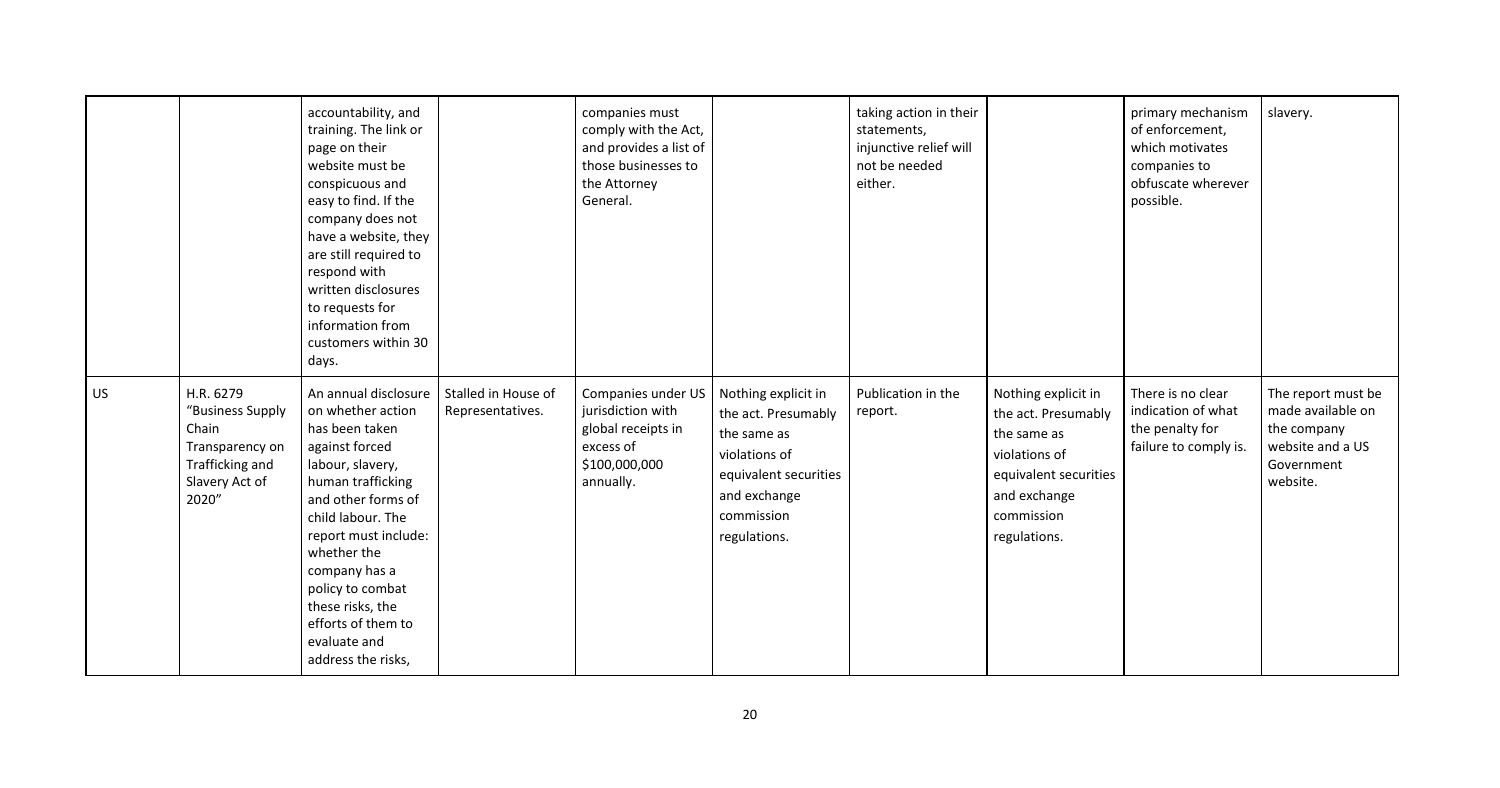|         |                                                                                                                                                            | audit of supply<br>chain, efforts taken<br>to supply remedy to<br>those affected,<br>whether the<br>company consults<br>with any relevant<br>labour groups to<br>avoid these risks.                                                                                                                                                                                                                                                                         |                                                                                                      |                                                                                                                                                                                               |                                                                                                                                                                                                                                                                                                                                              |                                                                                                                                                                                                                                                                                                                                              |                                                                                                                                                                                                                                                                                                                                              |                                                                                                                                                                                                                                                              |                                                                                                                                                                                                                                                                               |
|---------|------------------------------------------------------------------------------------------------------------------------------------------------------------|-------------------------------------------------------------------------------------------------------------------------------------------------------------------------------------------------------------------------------------------------------------------------------------------------------------------------------------------------------------------------------------------------------------------------------------------------------------|------------------------------------------------------------------------------------------------------|-----------------------------------------------------------------------------------------------------------------------------------------------------------------------------------------------|----------------------------------------------------------------------------------------------------------------------------------------------------------------------------------------------------------------------------------------------------------------------------------------------------------------------------------------------|----------------------------------------------------------------------------------------------------------------------------------------------------------------------------------------------------------------------------------------------------------------------------------------------------------------------------------------------|----------------------------------------------------------------------------------------------------------------------------------------------------------------------------------------------------------------------------------------------------------------------------------------------------------------------------------------------|--------------------------------------------------------------------------------------------------------------------------------------------------------------------------------------------------------------------------------------------------------------|-------------------------------------------------------------------------------------------------------------------------------------------------------------------------------------------------------------------------------------------------------------------------------|
| Belgium | Instaurant un<br>devoir de<br>vigilance et un<br>devoir de<br>responsabilité à<br>charge des<br>entreprises tout<br>au long de leurs<br>chaînes de valeur. | A due diligence<br>obligation is placed<br>on them to avoid<br>human rights<br>breaches. The<br>obligation is<br>proportional to the<br>company's size and<br>capabilities. A plan<br>must be created<br>including; a<br>description of the<br>supply chain, a<br>description of the<br>risk factors, a plan<br>for how to monitor<br>and coordinate with<br>subsidiary<br>companies, a plan<br>for appropriate risk<br>mitigation, a<br>whistleblower/comp | Working its way<br>through the<br>legislature but<br>seemingly on track<br>to be passed into<br>law. | Applies to all<br>companies not<br>covered by the 2003<br>EU paper on small<br>and medium<br>businesses and<br>business operating<br>in high risk<br>geographic areas of<br>economic sectors. | The penalty for any<br>failure is a claim for<br>an injunction<br>brought by the<br>established<br>inspection body to<br>demand fulfilment<br>of obligations.<br>Alternatively, if a<br>crime is breached,<br>criminal prosecution<br>is allowed under the<br>law and serious<br>breaches can result<br>in exclusion from<br>public markets. | The penalty for any<br>failure is a claim for<br>an injunction<br>brought by the<br>established<br>inspection body to<br>demand fulfilment<br>of obligations.<br>Alternatively, if a<br>crime is breached,<br>criminal prosecution<br>is allowed under the<br>law and serious<br>breaches can result<br>in exclusion from<br>public markets. | The penalty for any<br>failure is a claim for<br>an injunction<br>brought by the<br>established<br>inspection body to<br>demand fulfilment<br>of obligations.<br>Alternatively, if a<br>crime is breached,<br>criminal prosecution<br>is allowed under the<br>law and serious<br>breaches can result<br>in exclusion from<br>public markets. | Appears to be one<br>of the most detailed<br>plans for a<br>legislative response<br>to modern slavery<br>seen so far. It is<br>unclear how it will<br>look when passed,<br>however, and the<br>final results will<br>have to be<br>compared to the<br>draft. | A new inspection<br>body is created by<br>law to whom the<br>companies must<br>report to and<br>coordinate with. It<br>also creates an<br>exemption in normal<br>civil law procedures<br>allowing companies<br>to be prosecuted by<br>individuals for a<br>failure to comply. |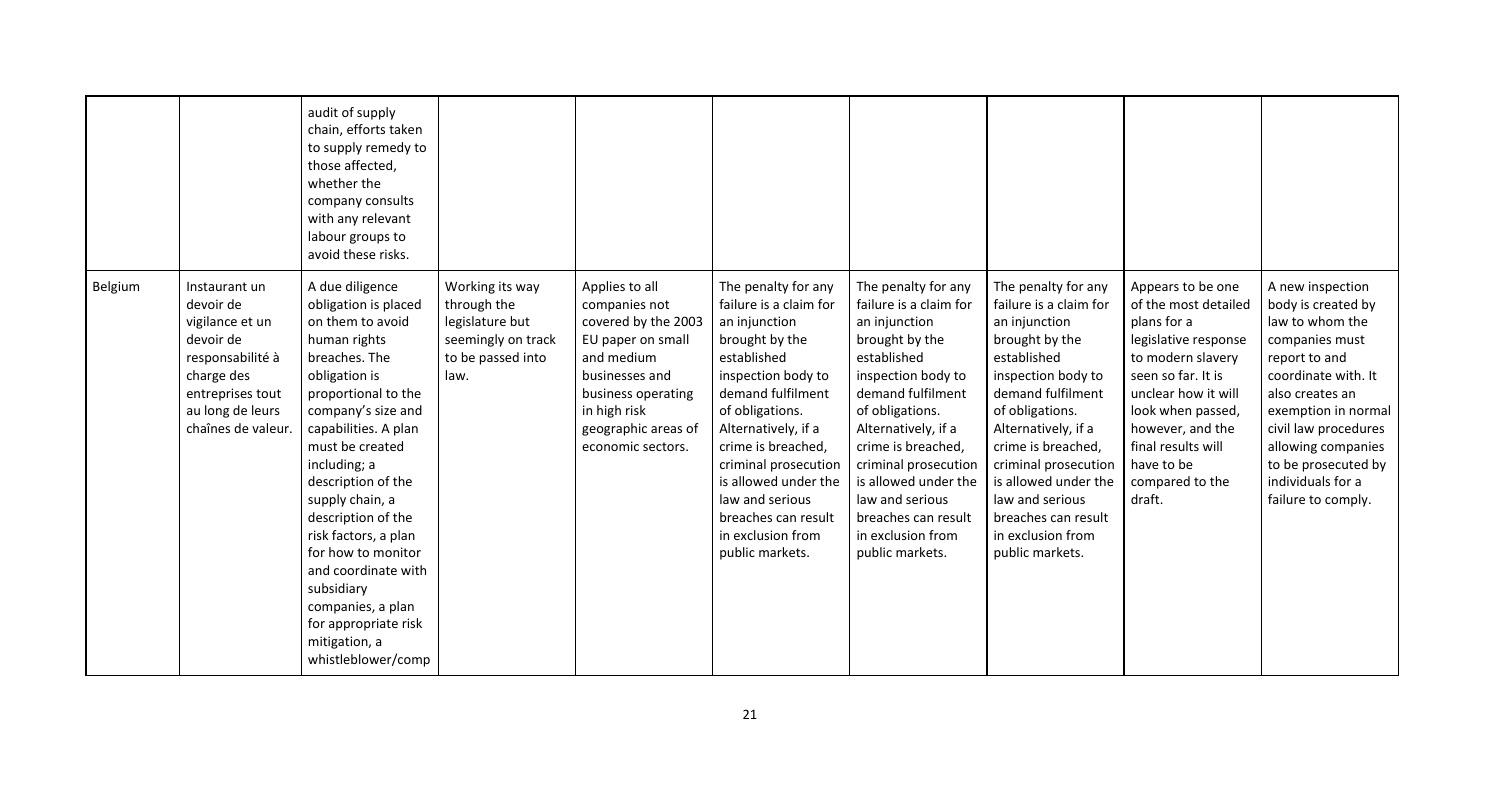|             |                                                | laint mechanism.                                                                                                                                                                                                                                                                                                                                                                                                                                                                                                                                                                                                                                                               |                                                               |                                                                                                                                                                                                                                                                                                                                                                                                      |                                                                                                                                                      |                                                                                                                                                                                                                                                                                                                                                                                                                                                 |                                                                                                    |                                                                                                                                                                                                                          |                                                                                                                                                                                                                                                                                                                                                                                    |
|-------------|------------------------------------------------|--------------------------------------------------------------------------------------------------------------------------------------------------------------------------------------------------------------------------------------------------------------------------------------------------------------------------------------------------------------------------------------------------------------------------------------------------------------------------------------------------------------------------------------------------------------------------------------------------------------------------------------------------------------------------------|---------------------------------------------------------------|------------------------------------------------------------------------------------------------------------------------------------------------------------------------------------------------------------------------------------------------------------------------------------------------------------------------------------------------------------------------------------------------------|------------------------------------------------------------------------------------------------------------------------------------------------------|-------------------------------------------------------------------------------------------------------------------------------------------------------------------------------------------------------------------------------------------------------------------------------------------------------------------------------------------------------------------------------------------------------------------------------------------------|----------------------------------------------------------------------------------------------------|--------------------------------------------------------------------------------------------------------------------------------------------------------------------------------------------------------------------------|------------------------------------------------------------------------------------------------------------------------------------------------------------------------------------------------------------------------------------------------------------------------------------------------------------------------------------------------------------------------------------|
| Netherlands | The Dutch Child<br>Labour Due<br>Diligence Law | The law requires<br>companies to<br>investigate whether<br>their goods or<br>services have been<br>produced using child<br>labour and devise a<br>plan to prevent child<br>labour in their<br>supply chains if they<br>find it. They must<br>lodge statements<br>within six months<br>from the date the<br>act enters into force,<br>which will then be<br>made publicly<br>available by the<br>national competent<br>authority. If a<br>company identifies a<br>reasonable suspicion<br>of child labour, it is<br>required to develop<br>an action plan in line<br>with international<br>guidelines in order<br>to prevent and<br>mitigate the risks of<br>child labour. What | The legislation is due<br>to come into effect<br>in mid-2022. | The law applies to<br>all companies legally<br>domiciled in the<br>Netherlands. The<br>law will also apply to<br>any international<br>company that<br>delivers products or<br>services to the<br>Netherlands twice<br>or more per year,<br>meaning that global<br>manufacturers<br>conducting<br>significant business<br>within the<br>Netherlands will also<br>be accountable<br>under the new law. | <b>Businesses covered</b><br>by the statute that<br>do not submit a due<br>diligence statement<br>will be subject to a<br>nominal fine of<br>€4,100. | The maximum<br>penalty for failure to<br>comply with the<br>underlying<br>provisions of the law<br>will be set at a fine<br>of €750,000, or 10%<br>of the company's<br>annual turnover. If a<br>company is found to<br>have committed the<br>same violation<br>within a time span<br>of five years, and<br>the company is<br>managed by the<br>same director, the<br>responsible director<br>may face criminal<br>prosecution and<br>sanctions. | Companies whose<br>reporting standards<br>do not satisfy<br>regulatory standards<br>will be fined. | Gaps in the<br>legislation will be<br>better identified<br>when the legislation<br>is actually passed,<br>and aspects of the<br>law are further<br>defined through a<br><b>Dutch General</b><br>Administrative<br>Order. | The legislation<br>requires affected<br>companies to owe<br>transparency to<br>both the Dutch<br>government<br>(through the<br>national regulating<br>body) and the<br>general public.<br>Reporting is to the<br>regulatory body and<br>action plans are also<br>made with the<br>assistance of this<br>body, and all<br>information will be<br>available in a public<br>registry. |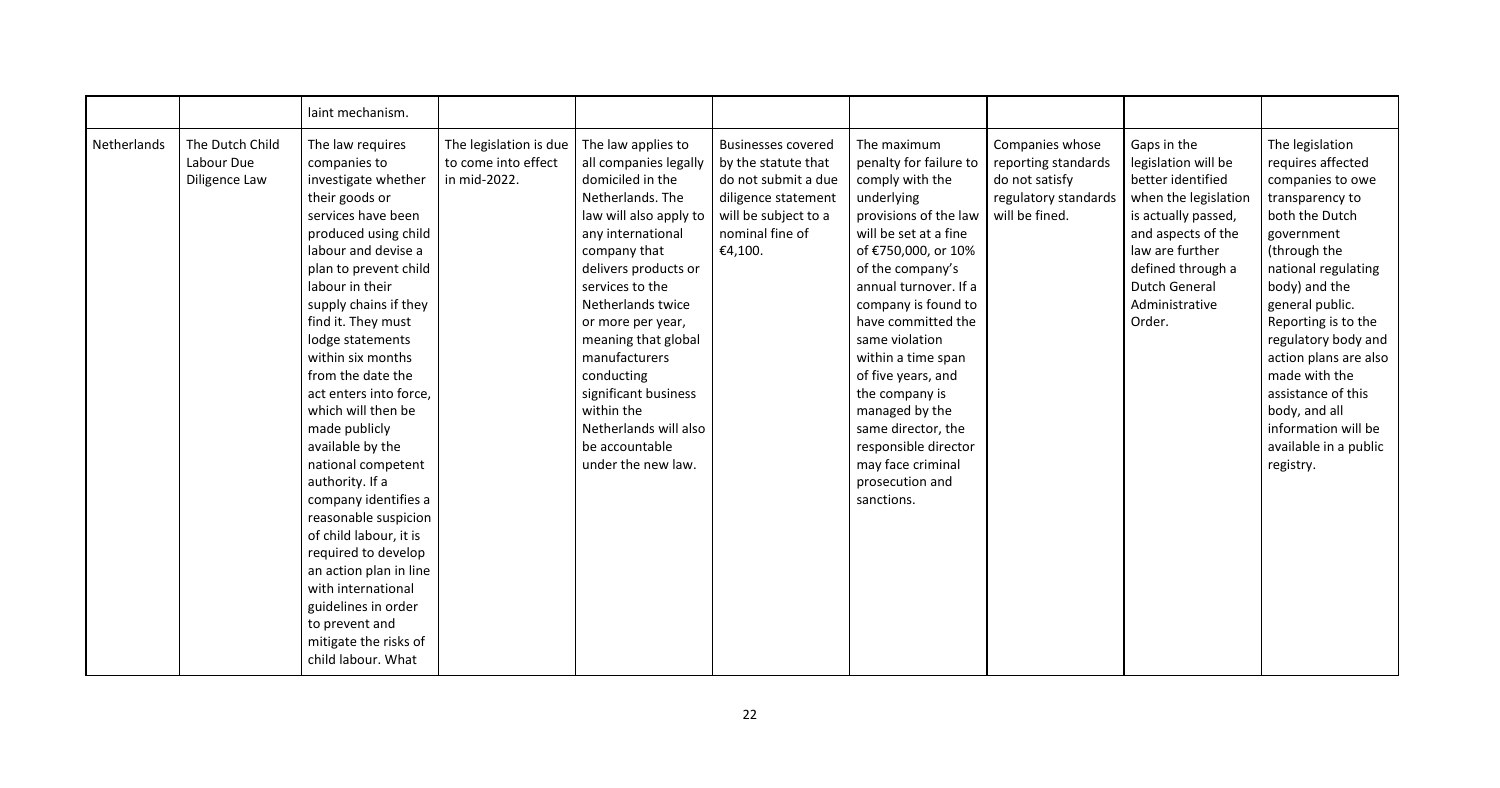|        |                                                                                                                         | the research and<br>possible plan of<br>action should look<br>like will be further<br>defined through a<br><b>Dutch General</b><br>Administrative<br>Order.                                                                                                                                                                                                                                                                                                               |                                                                                          |                                                                                                                                                                                                                                                                                                                                                                                                                                                                               |                                                                                                                                                                                                                                                                                                                                                                                                                                                                                                   |                                                                                                                                                                                                                                                                                                                                                                                                                                                                                               |                                                                                                                                                                                                                                                                                                                                                                                                                                                                                                   |                                                                                                                                  |                                                                                                                                                                                                                                                                                                                                                                                                                                                             |
|--------|-------------------------------------------------------------------------------------------------------------------------|---------------------------------------------------------------------------------------------------------------------------------------------------------------------------------------------------------------------------------------------------------------------------------------------------------------------------------------------------------------------------------------------------------------------------------------------------------------------------|------------------------------------------------------------------------------------------|-------------------------------------------------------------------------------------------------------------------------------------------------------------------------------------------------------------------------------------------------------------------------------------------------------------------------------------------------------------------------------------------------------------------------------------------------------------------------------|---------------------------------------------------------------------------------------------------------------------------------------------------------------------------------------------------------------------------------------------------------------------------------------------------------------------------------------------------------------------------------------------------------------------------------------------------------------------------------------------------|-----------------------------------------------------------------------------------------------------------------------------------------------------------------------------------------------------------------------------------------------------------------------------------------------------------------------------------------------------------------------------------------------------------------------------------------------------------------------------------------------|---------------------------------------------------------------------------------------------------------------------------------------------------------------------------------------------------------------------------------------------------------------------------------------------------------------------------------------------------------------------------------------------------------------------------------------------------------------------------------------------------|----------------------------------------------------------------------------------------------------------------------------------|-------------------------------------------------------------------------------------------------------------------------------------------------------------------------------------------------------------------------------------------------------------------------------------------------------------------------------------------------------------------------------------------------------------------------------------------------------------|
| Europe | EU Directive on<br>Mandatory<br>Human Rights,<br>Environmental<br>and Good<br>Governance Due<br>Diligence<br>(Proposal) | Covered companies<br>must integrate due<br>diligence into all<br>corporate policies<br>and have in place a<br>due diligence policy<br>that is updated<br>annually and which<br>mandatorily<br>contains a<br>description of the<br>company's<br>approach, code of<br>conduct, and the<br>processes put in<br>place to implement<br>due diligence.<br>Covered companies<br>are required to carry<br>out periodic<br>assessments at least<br>every 12 months on<br>their own | Adopted 10 March<br>2021.<br>Expected to come<br>into effect late 2022<br>or early 2023. | Mandatory due<br>diligence of human<br>rights and<br>environmental<br>harms in supply<br>chains to all<br>companies formed<br>in the EU with either<br>500 + employees on<br>average and a net<br>worldwide annual<br>financial turnover of<br>EUR 150 million, or<br>companies with<br>more than 250<br>employees on<br>average and a net<br>worldwide annual<br>financial turnover of<br>EUR 40 million,<br>provided at least<br>50% of net turnover<br>is generated in one | Potential liability for<br>sanctions based on<br>rules laid down by<br><b>Member States</b><br>(effective,<br>proportionate and<br>dissuasive).<br>Imposition and<br>extent of sanctions<br>must take account<br>of the company's<br>efforts to comply,<br>and if pecuniary<br>sanctions are<br>imposed, must be<br>based on the<br>company's turnover.<br><b>Member States</b><br>must finally ensure<br>that any decision of<br>the supervisory<br>authority containing<br>sanctions related to | Liable for damages<br>if, as a result of the<br>failure to comply<br>with the obligations<br>(to prevent potential<br>adverse impacts &<br>bring actual adverse<br>impacts to an end),<br>an adverse impact<br>that should have<br>been identified,<br>prevented,<br>mitigated, brought<br>to an end or its<br>extent minimised<br>through the<br>appropriate<br>measures laid down<br>in Articles 7 and 8<br>occurred and led to<br>damage. Member<br>States lay down<br>rules governing the | Potential liability for<br>sanctions based on<br>rules laid down by<br><b>Member States</b><br>(effective,<br>proportionate and<br>dissuasive).<br>Imposition and<br>extent of sanctions<br>must take account<br>of the company's<br>efforts to comply,<br>and if pecuniary<br>sanctions are<br>imposed, must be<br>based on the<br>company's turnover.<br><b>Member States</b><br>must finally ensure<br>that any decision of<br>the supervisory<br>authority containing<br>sanctions related to | Discretion for<br>Member States to<br>determine sanctions<br>and civil liability<br>upon<br>implementation into<br>national law. | Customers. Also<br>requirement for<br>Member States to<br>ensure than any<br>natural or legal<br>person that had<br>reasons to believe,<br>on the basis of<br>objective<br>circumstances, that<br>a company does not<br>appropriately<br>comply with the<br>provisions of the<br>Directive, is entitled<br>to submit<br>substantiated<br>concerns.<br>Requirement for<br><b>Member States to</b><br>ensure that<br>companies applying<br>for public support |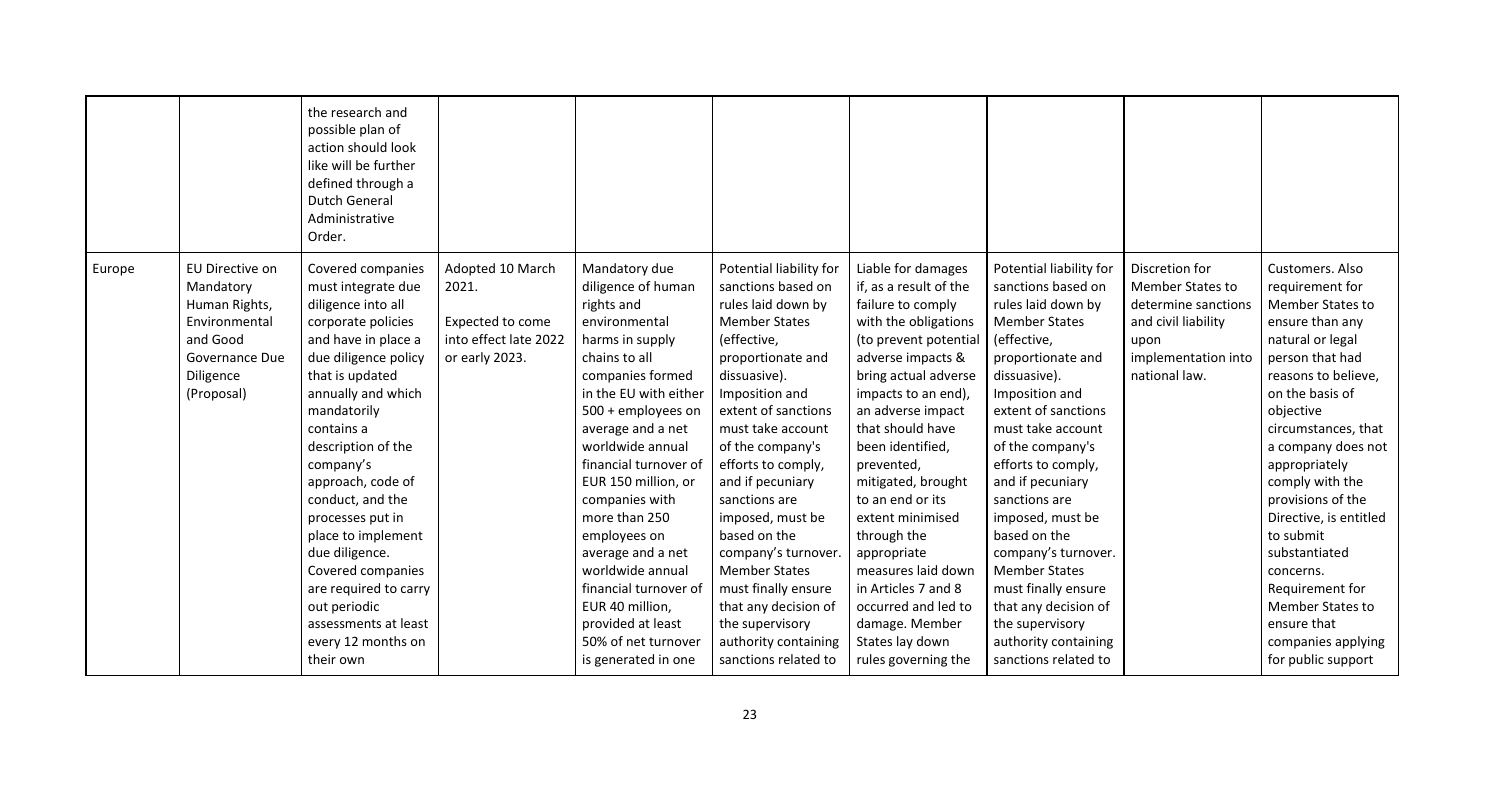|                                                                                                                                          | operations and<br>measures, those of<br>their subsidiaries<br>and, where related<br>to the value chains<br>of the company,<br>those of their<br>established business<br>relationships, and to<br>update their due<br>diligence policy<br>accordingly.<br><b>Member States</b><br>must also ensure<br>that potential<br>adverse impacts are<br>prevented, and that<br>actual adverse<br>impacts are brought<br>to an end. |                                                                                                                                                                                | or more specified<br>sectors. The<br>Directive also<br>applies to<br>companies formed<br>in a non-EU country<br>which generated a<br>net annual turnover<br>of more than EUR<br>150 million in the<br>Union, or which<br>generated more<br>than EUR 40 million<br>but no more than<br>EUR 150 million in<br>the Union, provided<br>that at least 50% of<br>its net worldwide<br>turnover was<br>generated in one or<br>more of the<br>specified sectors. | the breach of the<br>provisions of this<br>directive is<br>published. | civil liability of the<br>company in their<br>State.                                                                                                                                            | the breach of the<br>provisions of this<br>directive is<br>published. |                                                                                                                                       |
|------------------------------------------------------------------------------------------------------------------------------------------|--------------------------------------------------------------------------------------------------------------------------------------------------------------------------------------------------------------------------------------------------------------------------------------------------------------------------------------------------------------------------------------------------------------------------|--------------------------------------------------------------------------------------------------------------------------------------------------------------------------------|----------------------------------------------------------------------------------------------------------------------------------------------------------------------------------------------------------------------------------------------------------------------------------------------------------------------------------------------------------------------------------------------------------------------------------------------------------|-----------------------------------------------------------------------|-------------------------------------------------------------------------------------------------------------------------------------------------------------------------------------------------|-----------------------------------------------------------------------|---------------------------------------------------------------------------------------------------------------------------------------|
| Co029 - Forced<br>Labour<br>Convention, 1930<br>(No. 29), and<br>Po029 - Protocol<br>of 2014 to the<br>Forced Labour<br>Convention, 1930 | New Zealand has<br>ratified these<br>international<br>conventions and<br>therefore have an<br>obligation to uphold<br>them domestically.                                                                                                                                                                                                                                                                                 | New Zealand ratified<br>the Convention in<br>1938 and the<br>Protocol in 2019.<br>New Zealand made<br>a strong<br>commitment against<br>modern slavery by<br>ratifying the ILO | Article 1 sets out<br>that each signatory<br>undertakes to<br>suppress the use of<br>forced or<br>compulsory labour<br>in all its forms in the<br>shortest possible<br>period.                                                                                                                                                                                                                                                                           | Strong suggestion of<br>state enforced penal<br>measures.             | Article 25 sets out<br>that any forced or<br>compulsory labour<br>shall be punished as<br>a penal offence, and<br>it shall be an<br>obligation on any<br>member ratifying<br>this Convention to |                                                                       | Does not sp<br>give any gu<br>to what a n<br>day slavery<br>legislation o<br>look like or<br>variables it<br>take into<br>considerati |
|                                                                                                                                          |                                                                                                                                                                                                                                                                                                                                                                                                                          |                                                                                                                                                                                |                                                                                                                                                                                                                                                                                                                                                                                                                                                          |                                                                       |                                                                                                                                                                                                 |                                                                       |                                                                                                                                       |

|                                                                                                                         | certify that no<br>sanctions have been<br>imposed on them<br>for a failure to<br>comply with the<br>obligations of the<br>Directive.                                                             |  |
|-------------------------------------------------------------------------------------------------------------------------|--------------------------------------------------------------------------------------------------------------------------------------------------------------------------------------------------|--|
| ot spell out or<br>ly guidelines<br>t a modern<br>very<br>ion ought to<br>e or the:<br>es it ought to<br>to<br>eration. | This Protocol was<br>created for the<br>signatories to have<br>an obligation to<br>combat modern day<br>slavery. The use of<br>international law<br>treaties may likely<br>have been a tactic to |  |